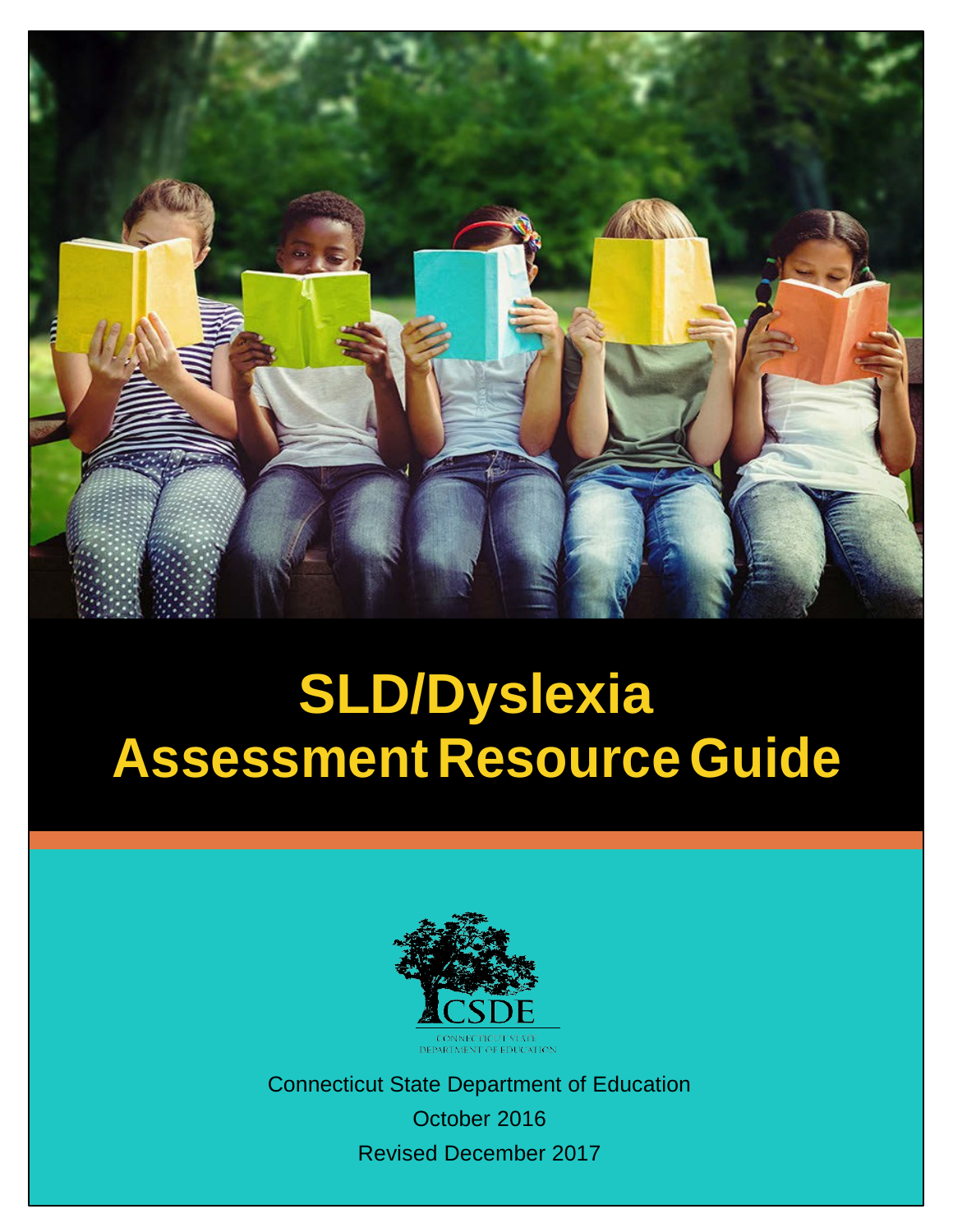## **SLD/Dyslexia Assessment Resource Guide**

**October 2016 Revised December 2017**

**<http://www.ct.gov/sde/slddyslexia>**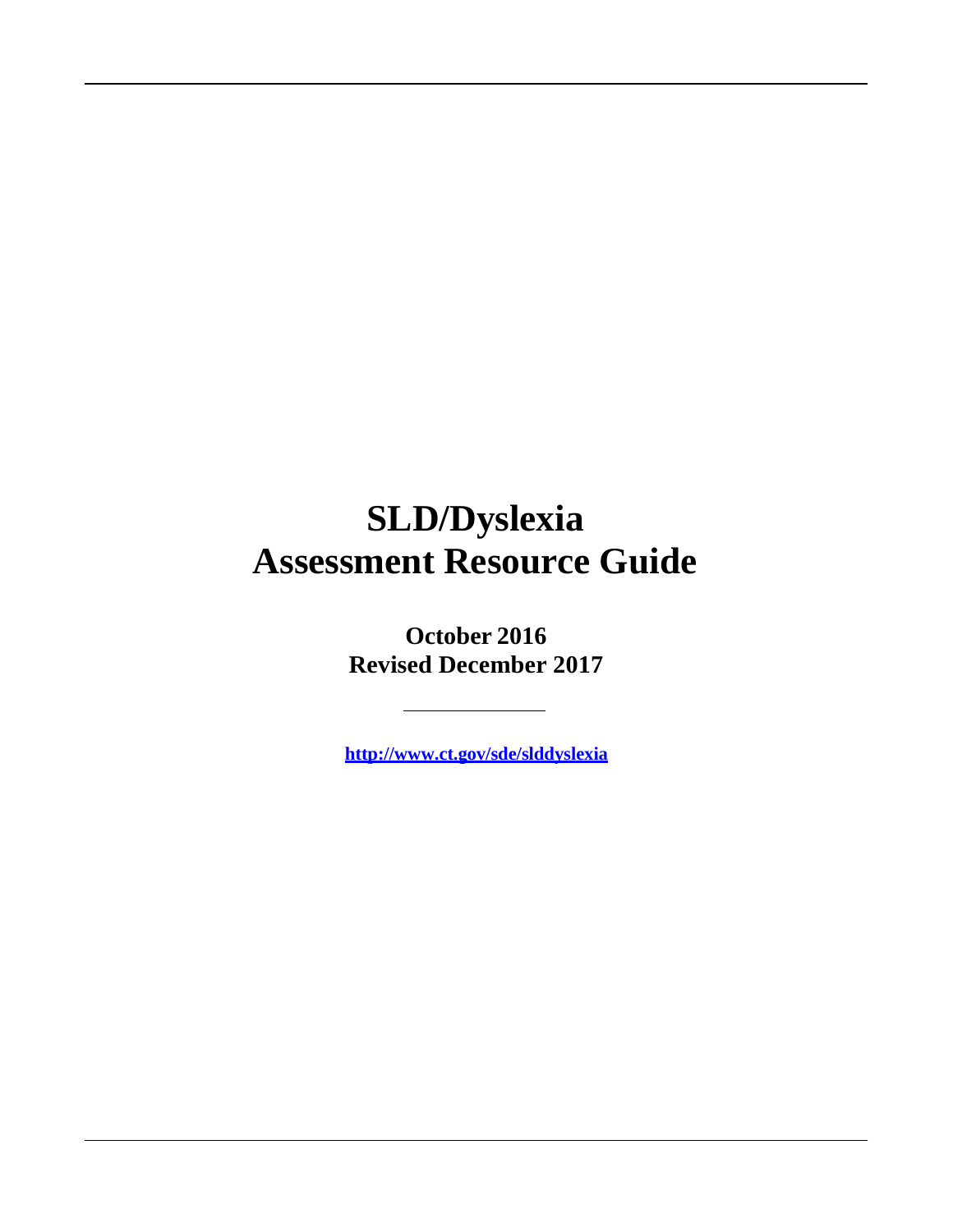## **Contents**

The Connecticut State Department of Education is committed to a policy of equal opportunity/affirmative action for all qualified persons. The Connecticut State Department of Education does not discriminate in any employment practice, education program, or educational activity on the basis of race, color, religious creed, sex, age, national origin, ancestry, marital status, sexual orientation, gender identity or expression, disability (including, but not limited to, intellectual disability, past or present history of mental disorder, physical disability or learning disability), genetic information, or any other basis prohibited by Connecticut state and/or federal nondiscrimination laws. The Connecticut State Department of Education does not unlawfully discriminate in employment and licensing against qualified persons with a prior criminal conviction. Inquiries regarding the Department of Education's nondiscrimination policies should be directed to: Levy Gillespie, Equal Employment Opportunity Director/Americans with Disabilities Act Coordinator, Connecticut State Department of Education, 25 Industrial Park Road, Middletown, CT 06457, 860-807-2071, Levy.Gillespie@ct.gov.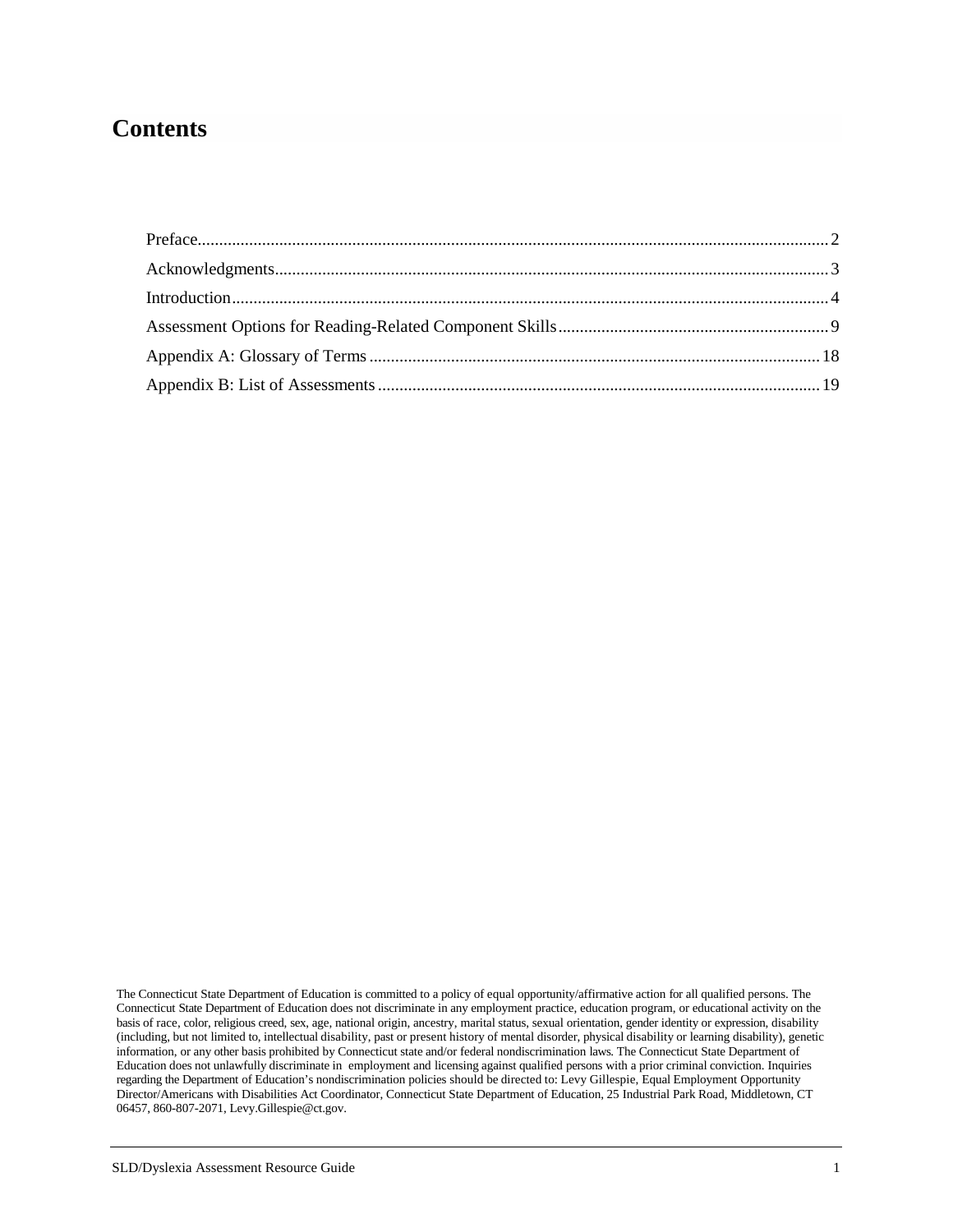## <span id="page-3-0"></span>**Preface**

Connecticut's *Specific Learning Disabilities (SLD)/Dyslexia Assessment Resource Guide* was created in response to requests from educators and administrators from local education agencies (LEAs) and families seeking information about appropriate assessment options for the identification of SLD/Dyslexia and other reading-related learning disabilities. The *Guide* was prepared by the State Education Resource Center (SERC) in 2016 in collaboration with the Connecticut State Department of Education (CSDE) and Connecticut experts in reading disabilities. The content in the *Guide* evolved from Dr. Louise Spear-Swerling's publication, *The Power of RTI and Reading Profiles: A Blueprint for Solving Reading Problems* (2015), which identifies research-based reading-related abilities and assessments appropriate for evaluating reading component skills. Analysis of reading component skills is critical when a student is struggling to learn to read and/or when SLD or SLD/Dyslexia is suspected. Dr. SpearSwerling's <u>[original content](http://www.ctserc.org/assets/documents/initiatives/specific-learning-disabilities-dyslexia/2016/Doc-Oct-03-2016-0914.pdf)</u> (p. 92) is reprinted on SERC's website with permission of the author and the publisher.

The *Guide* enhances Dr. Spear-Swerling's work in several ways. It includes assessment options for written expression, an integral component of literacy; updates tests and subtests to reflect the most recently revised versions; and expands the assessment options for each reading-related component skill. Revisions to the *Guide* made in 2017 included additional assessment options.

*Connecticut's SLD/Dyslexia Assessment Resource Guide* supports the integration of K-12 general education and special education systems for the benefit of all students who are below proficiency in reading. LEAs are encouraged to use the *Guide* as a resource to explore their district's capacity to screen for students at risk for SLD/Dyslexia as well as other reading-related learning disabilities, monitor the progress of students receiving reading intervention, and conduct a comprehensive evaluation when SLD/Dyslexia is suspected.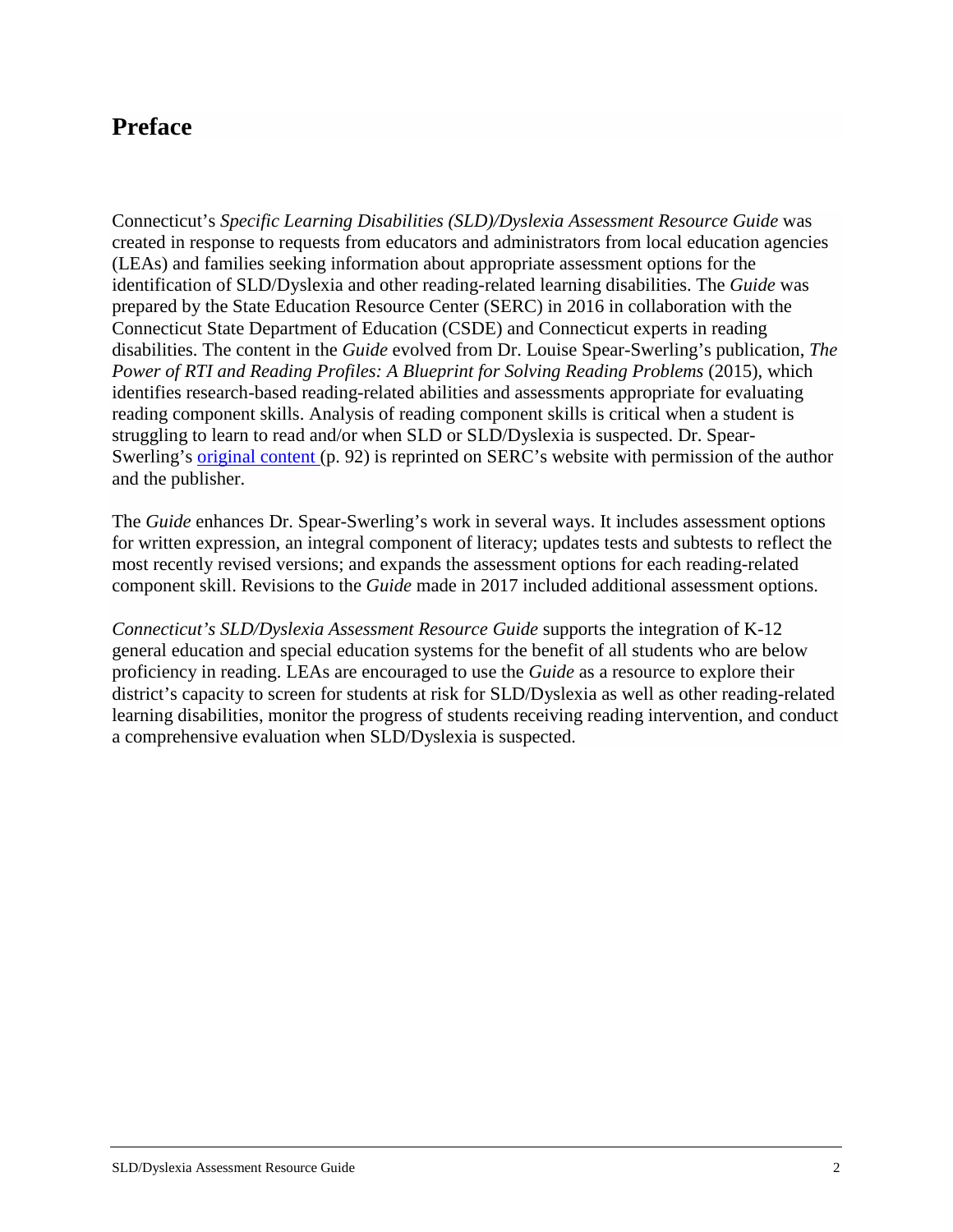## <span id="page-4-0"></span>**Acknowledgments**

*Connecticut's SLD/Dyslexia Assessment Resource Guide* prepared by Donna D. Merritt, Ph.D., Consultant, State Education Resource Center (SERC)

#### **Special thanks for the guidance provided in the development of this Guide are extended to:**

Patricia L. Anderson, Ph.D., Education Consultant, Connecticut State Department of Education, Bureau of Special Education

Margie Gillis, Ed.D., President, Literacy How, Inc., Research Affiliate, Fairfield University and Haskins Labs

Louise Spear-Swerling, Ph.D., Professor of Special Education, Southern Connecticut State University

Joanne R. White, Education Consultant, Connecticut State Department of Education, Academic **Office**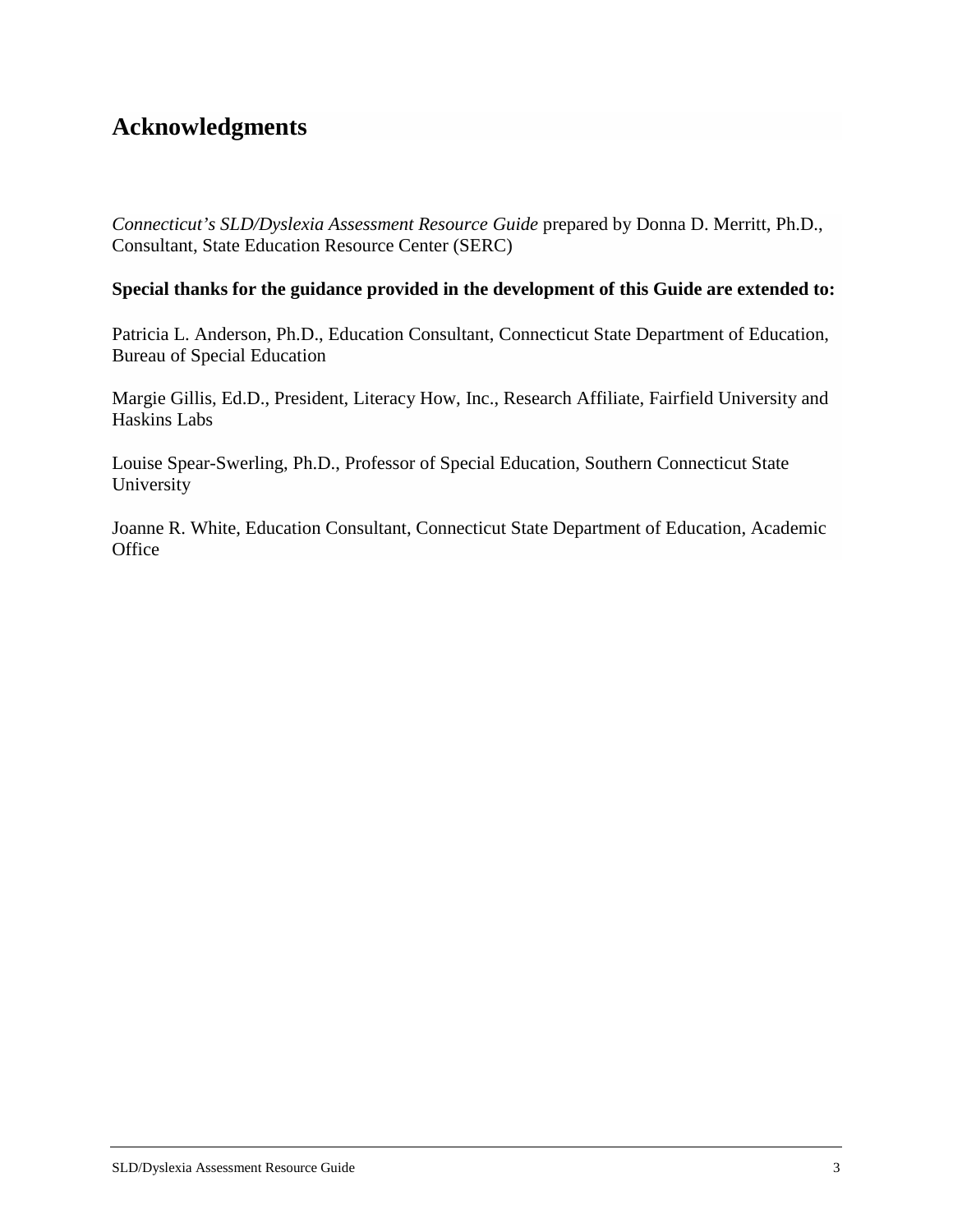## <span id="page-5-0"></span>**Introduction**

Educational assessment is an ongoing process of gathering and analyzing data to improve students' learning and teachers' instruction by identifying students' strengths and targeted areas of need that require additional, differentiated, or specialized instruction. Assessment is also an integral part of the special education process of determining the presence of a disability. The appropriate identification of all disabilities, including a Specific Learning Disability (SLD)/ Dyslexia, requires a comprehensive evaluation process completed by the student's planning and placement team (PPT), which includes qualified professionals and the parent of the child. This process determines the student's Present Levels of Academic Achievement and Functional Performance, which, as stated in *[Connecticut's IEP Manual and Forms](https://authoring.ct.egov.com/-/media/SDE/Special-Education/IEPmanual.pdf)* (2017), *"*should be used to provide a holistic view of the student through a variety of means, including current classroombased assessments, district and/or state assessments, and classroom-based observations…" and "… which includes parent, student and general education teacher input in all relevant areas. The determination of the student's present levels of performance should use a variety of technically sound assessment tools and strategies to gather academic and functional information" (p. 8).

#### *Purpose of Connecticut's SLD/Dyslexia Assessment Resource Guide*

*Connecticut's SLD/Dyslexia Assessment Resource Guide* was developed to support PPT efforts to design and implement a comprehensive evaluation process for K-12 students suspected of having a reading or writing disability, utilizing both general education and special education data sources. A description of the process of designing a comprehensive evaluation for students suspected of having an SLD is detailed in Connecticut's *[2010 Guidelines for Identifying](https://authoring.ct.egov.com/-/media/SDE/Special-Education/2010_Learning_Disability_Guidelines_Acc.pdf)  [Children with Learning Disabilities](https://authoring.ct.egov.com/-/media/SDE/Special-Education/2010_Learning_Disability_Guidelines_Acc.pdf)*, which is a valuable resource for professionals interested in learning more about assessment and instruction that is beyond the scope of this *Guide*. More information about SLD/Dyslexia, including CSDE's working definition of dyslexia as resulting "… from a significant deficit in phonological processing (i.e., a persistent difficulty in the awareness of and ability to manipulate the individual sounds of spoken language)," is available in the *[SLD/Dyslexia Frequently Asked Questions](https://authoring.ct.egov.com/-/media/SDE/Special-Education/SLD_Workgroup/SLD_Dyslexia_FAQ.pdf)* document prepared by CSDE. This resource also provides guidance to PPTs regarding who can identify a child with this disability and information regarding an individualized evaluation and appropriate instruction for a child suspected of having SLD/Dyslexia.

#### *Elements of* **Connecticut's SLD/ Dyslexia Assessment Resource Guide**

*Connecticut's SLD/Dyslexia Assessment Resource Guide* seeks to support a comprehensive analysis of a student's strengths and areas of concern in relation to the various research-based components of reading, oral language, spelling, and written language. Component skills are identified and defined in a glossary of terms presented in Appendix A. The *Guide* provides examples of technically sound screening measures and tests and subtests that can support a comprehensive evaluation of these discrete component skills for identification and/or instructional purposes. The results of a comprehensive evaluation can inform a PPT's determination of a student's present levels of academic and functional performance and, when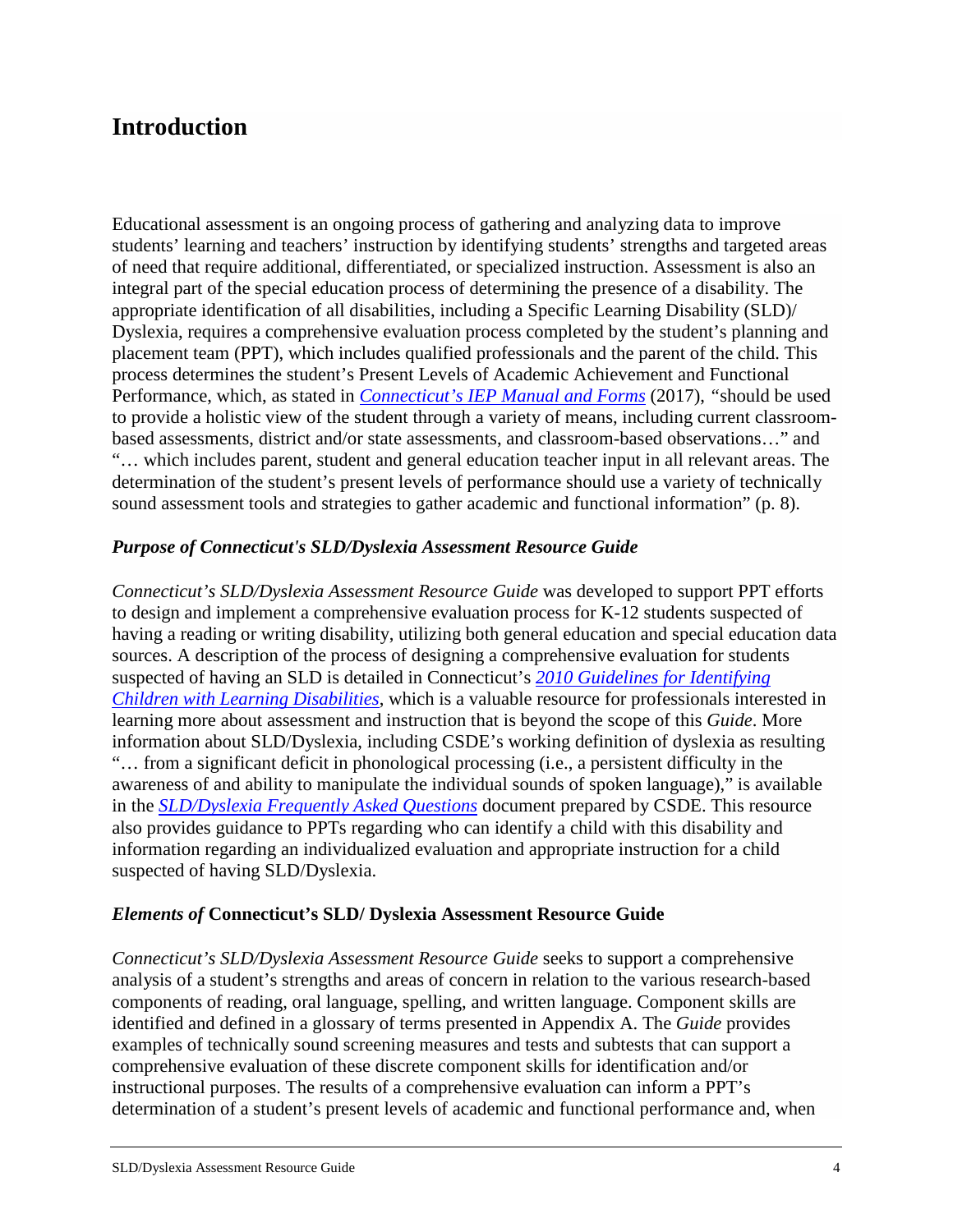indicated, appropriate identification of SLD/Dyslexia. A list ofthe screening measures, tests, and subtests included in this *Guide* is provided in Appendix B with links to online reference information. Neither SERC nor CSDE endorse any particular test or subtest listed in this *Guide*.

The *Guide* also includes the Connecticut Department of Education's *[Approved](https://authoring.ct.egov.com/-/media/SDE/Language-Arts/Approved_Menu_of_Research_based_K3_Universal_Reading_Assessments_March_2017.pdf?la=en) Menu of [Research-based](https://authoring.ct.egov.com/-/media/SDE/Language-Arts/Approved_Menu_of_Research_based_K3_Universal_Reading_Assessments_March_2017.pdf?la=en) Grades K-3 Universal Screening Reading Assessments*, merging them as assessment examples within their respective reading-related components. A July 15, 2016 memo from Commissioner Dianna Wentzell to the Superintendent of Schools announced that effective September 2016, the assessments and tools within the CSDE's *Approved Menu of [Researched](https://authoring.ct.egov.com/-/media/SDE/Language-Arts/Approved_Menu_of_Research_based_K3_Universal_Reading_Assessments_March_2017.pdf?la=en)[based Grades](https://authoring.ct.egov.com/-/media/SDE/Language-Arts/Approved_Menu_of_Research_based_K3_Universal_Reading_Assessments_March_2017.pdf?la=en) K-3 Universal Screening Reading Assessments (2017)* may also be used as the screening reading assessments to screen in whole or in part for students at risk of SLD/Dyslexia as defined in Section 10-14t of the Connecticut General Statutes. CSDE approved these universal screening reading assessments for use by local and regional boards of education for the school year commencing July, 1 2016, and each school year thereafter, to identify students in kindergarten to grade three who are below proficiency in reading, including students at risk of having SLD/Dyslexia and other reading- related learning disabilities. The universal screening reading assessments listed in Section 1 of the CSDE menu (Curriculum Based Measures – General Outcome Measures) are the most appropriate assessments for use as screening tools in grades K-3 for students at risk of SLD/Dyslexia because they assess the specific skill areas involved in learning to read. The assessments listed in Section 2 (Computer Adaptive Assessments) may be used as screening measures for SLD/Dyslexia but they might not be as thorough since they concurrently measure a number of component reading skills and as such do not necessarily address all of the critical reading skill areas for every student.

#### *Format of* **Connecticut's SLD/Dyslexia Assessment Resource Guide**

Universal screening reading assessments are marked in the *SLD/Dyslexia Assessment Resource Guide* with an asterisk (\*) and are included along with tests and subtests within each relevant component area of reading, oral language, spelling, and written language. Most of the universal screening reading assessments from CSDE's approved menu are included, with the exception of *i-Ready*, the *NWEA Measures of Academic Progress (MAP)* and *STAR*. These computeradaptive assessments are not referenced in the *Guide* as they concurrently measure a number of component reading skills in comparison to an individual test or subtest that focuses on assessing a specific skill area. Since it is difficult to isolate the component areas of reading being measured in these assessments, they have been omitted from this *Guide*. However, PPTs may find *i-Ready, NWEA* and *STAR* data useful in determining a student's present levels of academic performance and screening for students who are below proficiency in reading.

In addition to assessment tools appropriate for identifying the presence of the phonological processing aspects of reading, the *Guide* also includes assessment tools useful in determining present levels of academic performance in other component reading skills, as identified by the National Reading Panel (2000), such as fluency, vocabulary, and comprehension. Additional test and subtest options are also offered to assess spelling, written expression, and oral language comprehension and expression. These literacy domains should be assessed within a comprehensive evaluation for SLD/Dyslexia and can provide valuable information to the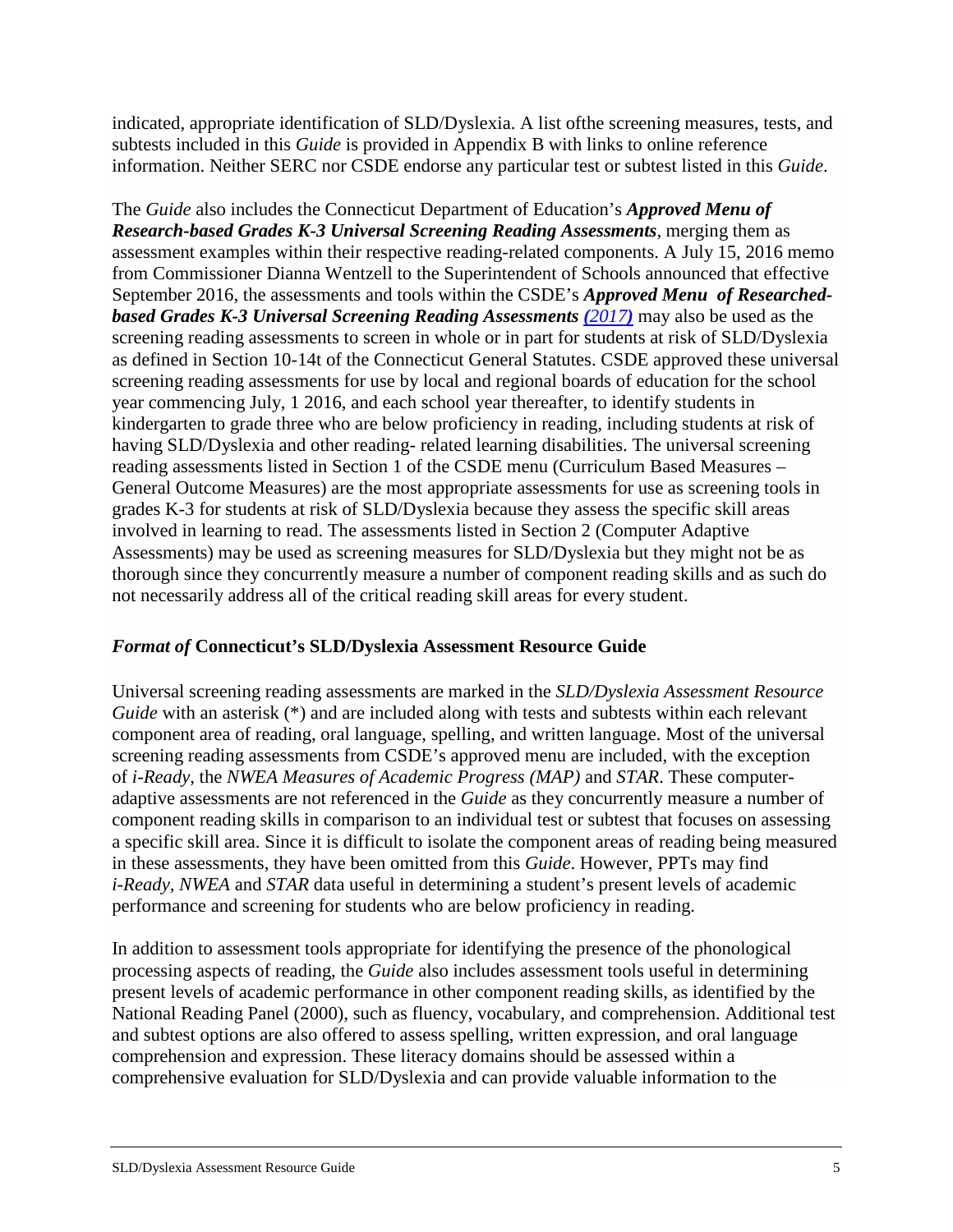student's PPT when differentiating between SLD/Dyslexia and other disability categories (e.g., Speech and Language Impairment).

#### *Using* **Connecticut's SLD/Dyslexia Assessment Resource Guide**

A comprehensive evaluation of a student suspected of having a disability is an *individualized process that cannot be prescriptive*. Qualified professionals will find the *Guide* useful in isolating and evaluating those component reading skills (and other areas of oral language and literacy, including writing) that are presenting as areas of concern for a student suspected of having SLD/Dyslexia or other reading-related learning disabilities...

Universal screening reading assessments are marked in the *SLD/Dyslexia Assessment Resource Guide* with an asterisk (\*) and are included along with tests and subtests within each relevant component area of reading, oral language, spelling, and written language. Most of the universal screening reading assessments from CSDE's approved menu are included, with the exception of *i-Ready*, the *NWEA Measures of Academic Progress (MAP)* and *STAR*. These computer-adaptive assessments are not referenced in the *Guide* as they concurrently measure a number of component reading skills in comparison to an individual test or subtest that focuses on assessing a specific skill area. Since it is difficult to isolate the component areas of reading being measured in these assessments, they have been omitted from this *Guide*. However, PPTs may find *i-Ready, NWEA* and *STAR* data useful in determining a student's present levels of academic performance and screening for students who are below proficiency in reading.

In addition to assessment tools appropriate for identifying the presence of the phonological processing aspects of reading, the *Guide* also includes assessment tools useful in determining present levels of academic performance in other component reading skills, as identified by the National Reading Panel (2000), such as fluency, vocabulary, and comprehension. Additional test and subtest options are also offered to assess spelling, written expression, and oral language comprehension and expression. These literacy domains should be assessed within a comprehensive evaluation for SLD/Dyslexia and can provide valuable information to the student's PPT when differentiating between SLD/Dyslexia and other disability categories (e.g., Speech and Language Impairment).

PPTs are reminded that there is no single "best" or "approved" diagnostic battery. Many different assessment measures can tap into the same construct, such as that of phonological processing. Teams should consider which reliable and valid measures are available to them; which measures they have been properly trained to administer, score, and interpret; and which measures are most suitable for their student population. Also, teams should have a range of measures available to them to ensure that they are able to adequately develop a comprehensive evaluation for students referred for evaluation.

In selecting assessment tools, it is important to review the demographic information about the normative sample of the targeted test to determine if the student being assessed shares comparable characteristics, culture, and language background as the subjects in the sample. Comprehensive assessment of English learners (ELs) suspected of having a reading disability is a complex process and requires determining the student's oral language proficiency as a first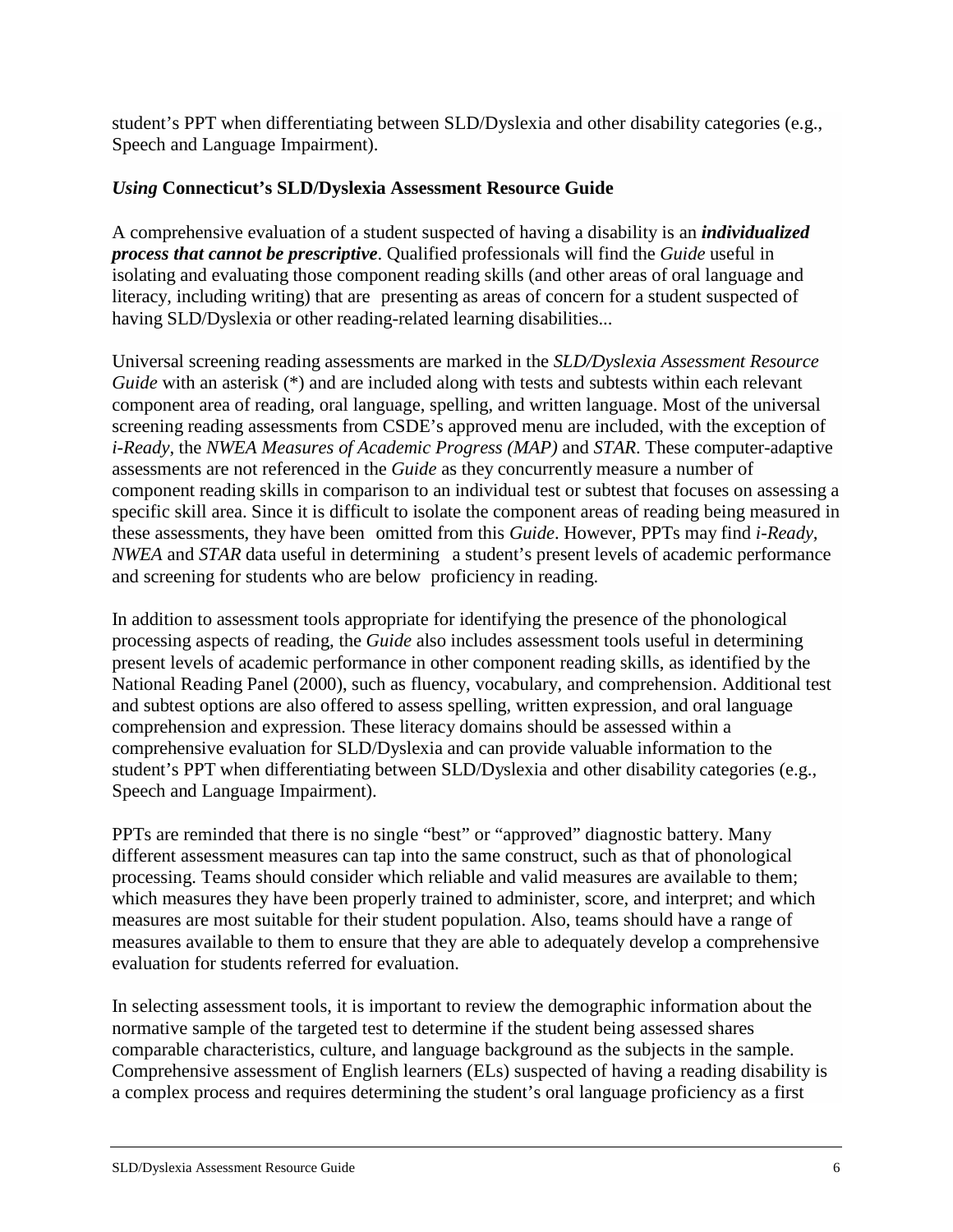step. A guidance document prepared by the Connecticut Administrators of Programs for English Language Learners (CAPELL) entitled *[English Language Learners and Special Education: A](https://authoring.ct.egov.com/-/media/SDE/English-Learners/CAPELL_SPED_resource_guide.pdf)  [Resource Handbook](https://authoring.ct.egov.com/-/media/SDE/English-Learners/CAPELL_SPED_resource_guide.pdf)* (2011) can support PPT teams in this process. Educators can further enhance their understanding of this process by accessing the online learning module entitled: *Distinguishing between Typically Developing English Learners (ELs) and Students with Reading Difficulties* (2017), available on CSDE's and SERC's websites. Additional information on this topic is also included in Connecticut's *[2010 Guidelines for Identifying Children with](https://authoring.ct.egov.com/-/media/SDE/Special-Education/2010_Learning_Disability_Guidelines_Acc.pdf)  [Learning Disabilities](https://authoring.ct.egov.com/-/media/SDE/Special-Education/2010_Learning_Disability_Guidelines_Acc.pdf)* and other state eligibility guidelines.

Many of the assessment tools in the *Guide* measure specific component skills. However, it is also important for the assessment process to include broad measures of reading comprehension, written expression, listening comprehension, and communication (e.g., collecting and analyzing a spontaneous language sample). When these two types of assessments are considered in conjunction with each other, the results can help teachers pinpoint why a particular student might be struggling in a broad area such as reading comprehension. This allows teachers to target instruction for that student more effectively. Information gleaned from a variety of assessment sources can provide valuable information for PPTs to consider in determining disability-related needs that require specialized instruction via special education.

When the information from all assessments is considered by a PPT, patterns of evidence reflecting data consistencies or inconsistencies will emerge. Qualified professionals will need to analyze a student's evaluation results in relation to *what* each test or subtest is measuring and *how* the student is being assessed (Farrall, 2012). This involves examining the response requirements of the test (e.g., single words vs. sentences; oral vs. written), the testing format or structure provided (e.g., open-ended vs. cloze vs. multiple choice), and the types of supports or cues offered (e.g., pictures, allowing reference to the text as the student responds to a question). Synthesizing all of this information will yield a more comprehensive perspective of a student's individual strengths and areas of need and will support appropriate identification and the process of determining a student's need for specialized instruction.

#### *Limitations of* **Connecticut's SLD/Dyslexia Assessment Resource Guide**

*Connecticut's SLD/Dyslexia Assessment Resource Guide* has some limitations. It does not include the breadth of general education "diagnostic assessments" as described in *[Using](https://authoring.ct.egov.com/-/media/SDE/Publications/edguide/srbi_full_document.pdf)  [Scientific Research-Based Interventions: Improving Education for All Students](https://authoring.ct.egov.com/-/media/SDE/Publications/edguide/srbi_full_document.pdf)* (CSDE, 2008) that could be "… used both by general educators and specialists to clarify and target the difficulties of individual students when the information provided by universal common assessments is not sufficient to do so" (p. 20). These include reading and writing inventories that can provide valuable instructional information. Also, it is not intended to provide an exhaustive list of all tests and subtests that could be used to screen, identify, or provide instructional data regarding a student with SLD/Dyslexia. Similarly, it does not include assessment options that PPTs would need to consider if a student presents with other types of learning difficulties (e.g., executive functioning, motor skills, etc.).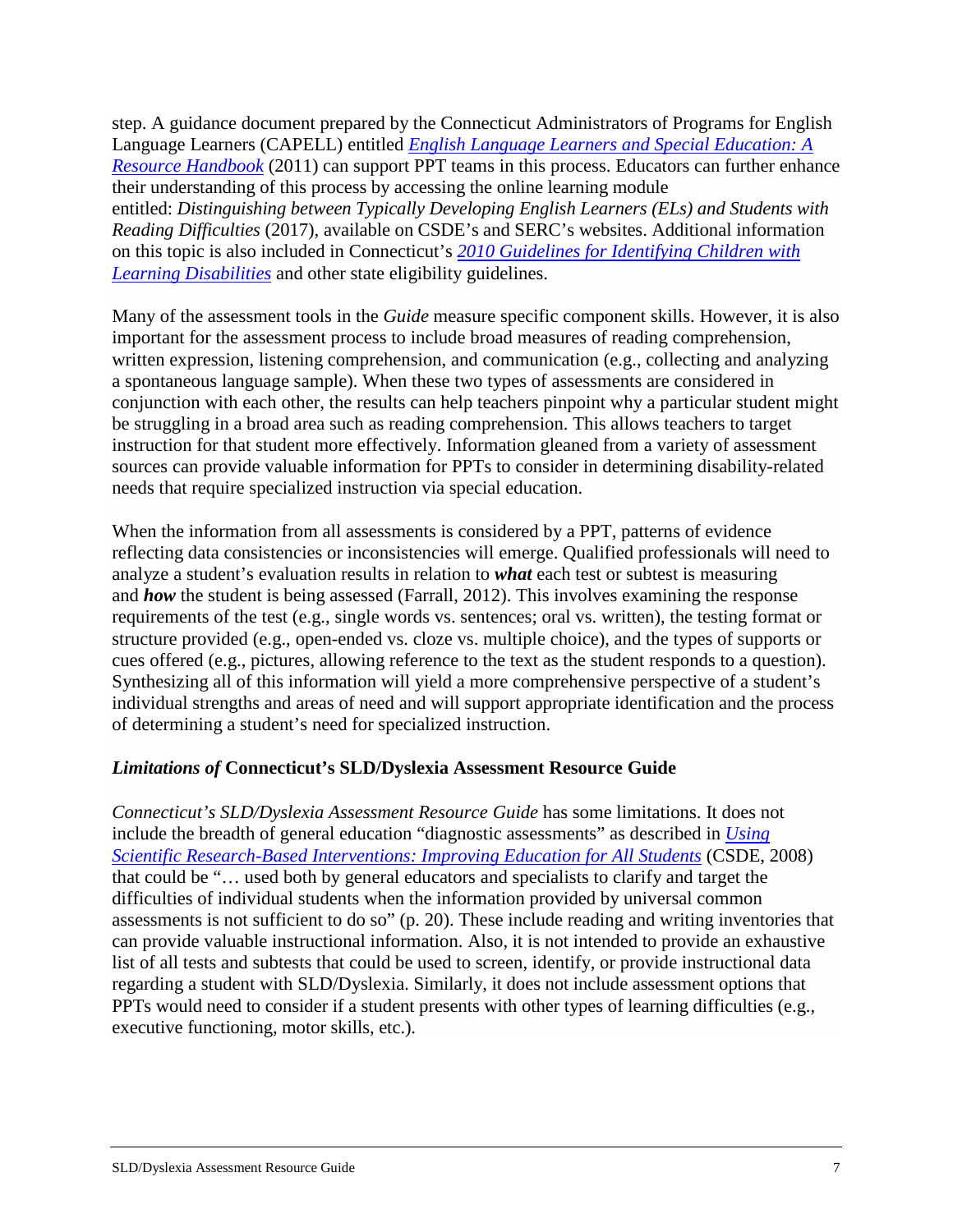#### *For More Information*

*Connecticut's SLD/Dyslexia Assessment Resource Guide* will be updated periodically as new information becomes available. For questions or feedback regarding the *Guide*, please contact Dr. Donna Merritt, SERC Consultant, at [merritt@ctserc.org](mailto:merritt@ctserc.org) or Natalie Jones at [natalie.jones@ct.gov.](mailto:natalie.jones@ct.gov)

Most of the assessments presented in the *Guide* are available at the SERC Library and can be borrowed for review. To find a specific assessment click on the [Complete A-Z Listing.](http://www.ctserc.libguides.com/content.php?pid=648739&sid=5408163)

SLD/Dyslexia resources, including professional learning opportunities on SLD/Dyslexia, ranging from introductory/awareness-level information to comprehensive/advanced-level content are available at: [http://www.ctserc.org/index.php/dyslexia.](http://www.ctserc.org/index.php/dyslexia) Please call 860-632-1485 for additional information.

#### *References*

Connecticut Administrators of Programs for English Language Learners (CAPELL). (2011). English language learners and special education: A resource handbook.

Connecticut State Department of Education. (2008). *Using scientific research-based interventions: Improving education for all students.* Hartford, CT: Author*.*

Connecticut State Department of Education. (2010). *Guidelines for identifying children with learning disabilities.* Hartford, CT: Author*.*

Connecticut State Department of Education. (2014). *Menu of research-based grades K-3 universal screening reading assessments*. Hartford, CT: Author.

Connecticut State Department of Education. (2015). *IEP manual and forms*. Hartford, CT: Author.

Connecticut State Department of Education. (2015). *SLD/Dyslexia frequently asked questions.* Hartford, CT: Author*.*

Farrall, M. L. (2012). *Reading assessment: Linking language, literacy, and cognition*. Hoboken, NJ: John Wiley & Sons.

National Reading Panel. (2000). *Teaching children to read: An evidence-based assessment of the scientific research literature on reading and its implications for reading instruction.* Washington, DC: National Institutes of Health.

Spear-Swerling, L. (2015). *The power of RTI and reading profiles: A blueprint for solving reading problems*. Baltimore, MD: Paul Brookes Publishing.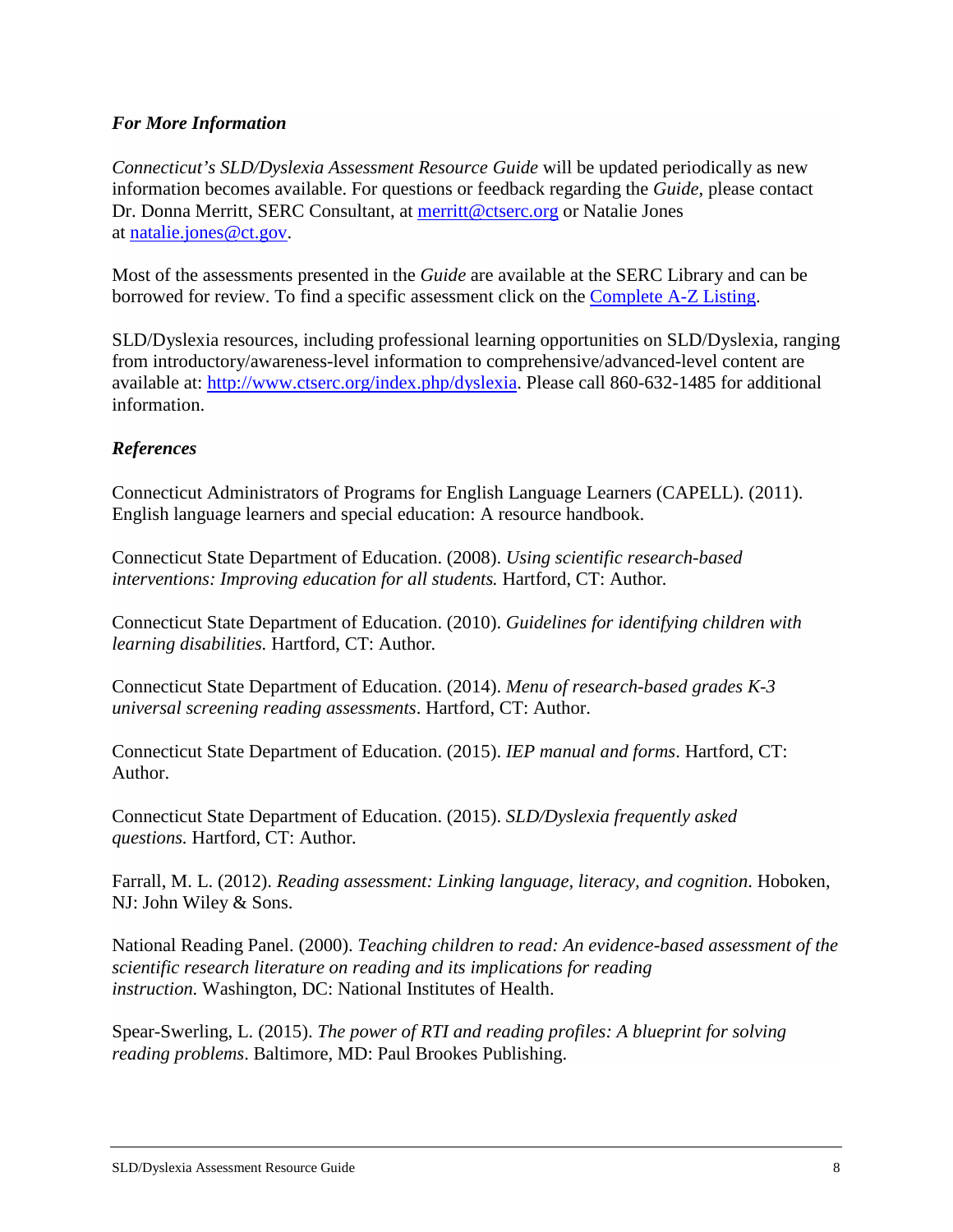## <span id="page-10-0"></span>**Assessment Options for Reading-Related Component Skills**

Most of the assessments presented in the *Guide* are available at the SERC Library and can be borrowed for review. To find a specific assessment click on the [Complete A-Z Listing.](http://www.ctserc.libguides.com/content.php?pid=648739&sid=5408163)

## **Letter/Word Recognition (real words)**

#### *AIMSweb Tests of Early Literacyor Reading\**

- Letter Naming Fluency
- Oral Reading Fluency

#### *Dynamic Indicators of Basic Early LiteracySkills, 6th Edition* (DIBELS)*\**

- Letter Naming Fluency
- Oral Reading Fluency

#### *Dynamic Indicators of Basic Early LiteracySkills Next* (DIBELS Next)*\**

• Oral Reading Fluency

#### *Feifer Assessment of Reading* (FAR)

**Isolated Word Reading Fluency** 

#### *Gallistel-Ellis Test of CodingSkills*

#### *Gray Dignostic Reading Tests, 2nd Edition* (GDRT-2)

- Letter/Word Recognition
- Reading Vocabulary

#### *Kaufman Test of Educational Achievement, 3rd Edition* (KTEA-3)

Letter and Word Recognition (both timed and untimed subtests)

#### *Test of Word ReadingEfficiency, 2nd Edition* (TOWRE- 2)

Sight Word Efficiency (timed)

#### *Wechsler Individual Achievement Test, 3rd Edition* (WIAT-III)

• Word Reading(timed)

#### *Wide Range Achievement Test, 4th Edition* (WRAT-4)

• Word Reading

#### *Word Identification and SpellingTest* (WIST)

• Word Identification

#### *Woodcock Reading Mastery Tests, 3rd Edition* (WRMT-III)

- Letter Identification
- Word Identification

#### *Woodcock-Johnson III Diagnostic Reading Battery* (WJ III-DRB)

Letter-Word Identification

#### *Woodcock-Johnson Tests of Achievement, 4th Edition* (WJ-IV)

Letter-Word Identification (untimed)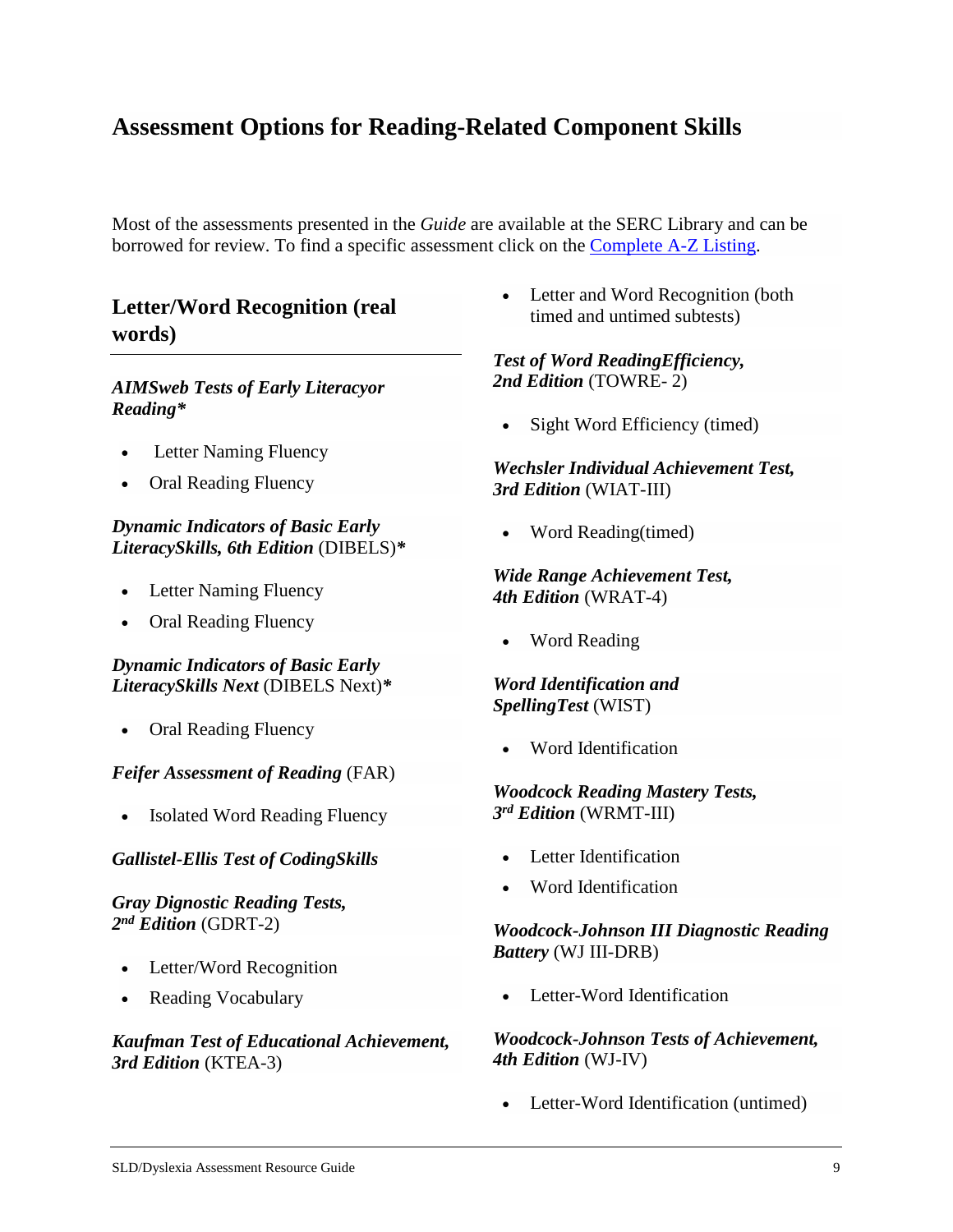### **Word Decoding (pseudowords)**

#### *AIMSweb Tests of Early Literacyor Reading\**

• Nonsense Word Fluency

#### *Dynamic Indicators of Basic Early LiteracySkills, 6th Edition* (DIBELS)*\**

• Nonsense Word Fluency

#### *Dynamic Indicators of Basic Early LiteracySkills Next* (DIBELS Next)*\**

• Nonsense Word Fluency

#### *Feifer Assessment of Reading* (FAR)

• Nonsense Word Decoding

#### *Gallistel-Ellis Test of CodingSkills*

*Gray Diagnostic Reading Tests, 2nd Edition* (GDRT-2)

• Phonetic Analysis

*Kaufman Test of Educational Achievement, 3rd Edition* (KTEA-3)

• Nonsense Word Decoding (timed and untimedsubtests)

#### *PhonologicalAwareness Test 2* (PAT-2)

• Decoding Section (untimed)

#### *Test of Integrated Languageand Literacy Skills*(TILLS)

• Nonword Reading

*Test of Word ReadingEfficiency, 2nd Edition (*TOWRE- 2)

Phonetic Decoding Efficiency (timed)

#### *Wechsler Individual Achievement Test, 3rd Edition* (WIAT-III)

Pseudoword Decoding (timed)

#### *Word Identification and SpellingTest* (WIST)

• Word Identification

#### *Woodcock Reading Mastery Tests, 3rd Edition* (WRMT-III)

**Word Attack** 

#### *Woodcock-Johnson III Diagnostic Reading Battery* (WJ III-DRB)

• Word Attack

*Woodcock-Johnson IV Tests of Achievement* (WJ-IV)

• Word Attack(untimed)

## **Phonological Processing (phonological awareness, phonological memory, and rapid naming)**

*AIMSweb Tests of Early Literacyor Reading\**

- Letter Sound Fluency
- Phoneme Segmentation Fluency

#### *Comprehensive Test of Phonological Processing, 2nd Edition* (CTOPP-2)

• Phonological Awareness, Phonological Memory, and/or Rapid Naming quotients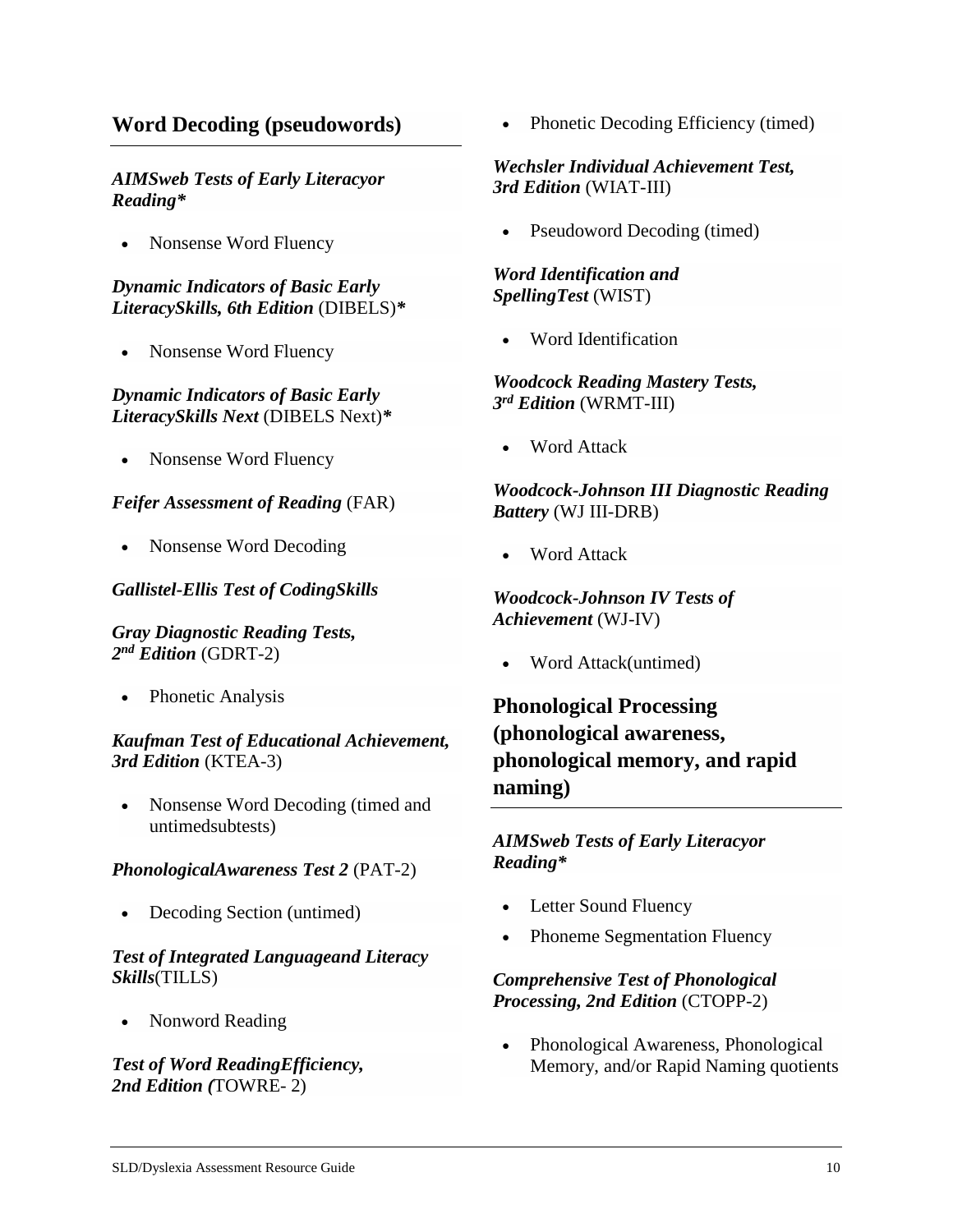#### *Dynamic Indicators of Basic Early LiteracySkills, 6th Edition* (DIBELS)\*

Phoneme Segmentation Fluency

#### *Dynamic Indicators of Basic Early LiteracySkills Next* (DIBELS Next)\*

Phoneme Segmentation Fluency

*Dynamic Screening for Phonological Awareness* (DSPA)

#### *Feifer Assessment of Reading* (FAR)

- Phonological Awareness
- Positioning Sounds
- Rapid Automatic Naming
- Verbal Fluency

#### *Gray Diagnostic Reading Tests, 2nd Edition* (GDRT-2)

- Phonological Awareness
- Rapid Naming

*Kaufman Test of Educational Achievement, 3rd Edition* (KTEA-3)

Phonological Awareness

*Lindamood Auditory Conceptualization Test, 3rd Edition* (LAC-3)

*PhonologicalAwareness Test 2* (PAT-2)

• Phonological Awareness Section

#### *Rapid Automatized Naming and Rapid Alternating Stimulus (RAN/RAS)Tests*

*Test of Auditory Processing Skills, 3rd Edition* (TAPS-3)

- Word Discrimination
- Phonological Segmentation
- Phonological Blending

#### *Test of Early Reading Ability, 4th Edition* (TERA-4)

• Alphabet

#### *Test of Integrated Languageand Literacy Skills*(TILLS)

- Phonemic Awareness
- Nonword Repetition

#### *Test for Auditory Comprehension of Language, 4th Edition* (TACL-4)

• Grammatical Morphemes

*Test of Phonological Awareness, 2nd Edition* (TOPA-2+)

#### *The Phonological Awareness Profile*

*Word Identification and SpellingTest* (WIST)

• Sound-Symbol Knowledge

#### *Woodcock Reading Mastery Tests, 3rd Edition* (WRMT-III)

- Phonological Awareness
- Rapid Automatic Naming

#### *Woodcock-Johnson III Diagnostic Reading Battery* (WJ III-DRB)

- Incomplete Words
- Sound Blending

#### *Woodcock-Johnson IV Tests of CognitiveAbilities*(WJ-IV)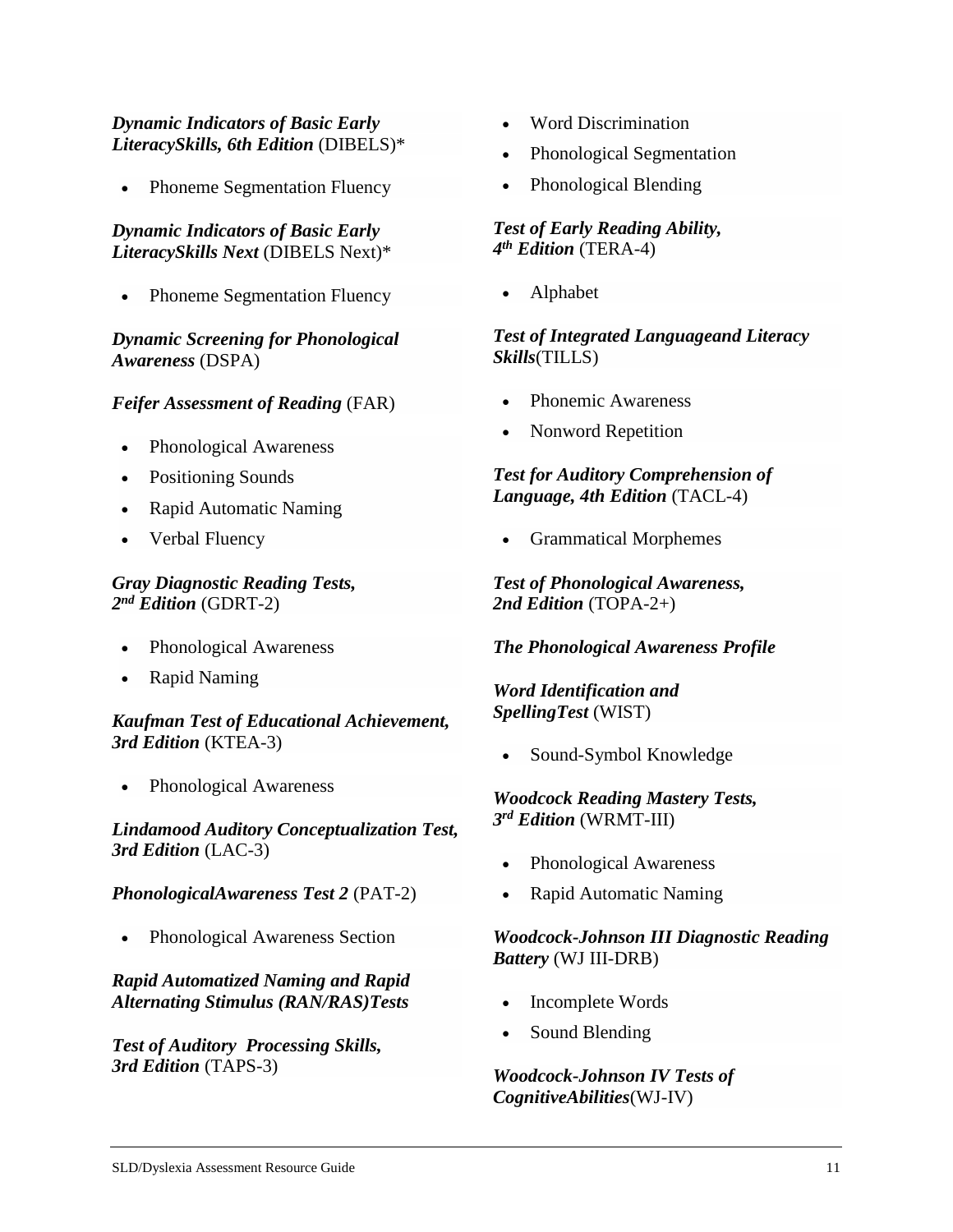• Phonological Processing

#### *Woodcock-Johnson IV Tests of Oral Language* (WJ-IV)

- Rapid Picture Naming
- Retrieval Fluency
- **Segmentation**
- Sound Awareness (rhyming and deletion)
- Sound Blending
- Rapid Picture Naming
- Retrieval Fluency

#### *Yopp-Singer Test of Phonological Awareness*

## **Text Reading Accuracy (oral)**

#### *AIMSweb Tests of Early Literacyor Reading\**

**MAZE** Fluency

#### *Feifer Assessment of Reading* (FAR)

• Oral Reading Fluency

#### *Gray Oral Reading Test, 5th Edition* (GORT-5)

**Accuracy** 

#### *Wechsler Individual Achievement Test, 3rd Edition* (WIAT-III)

• Oral Reading Fluency– Accuracy Score

#### *Woodcock-Johnson IV Tests of Achievement* (WJ-IV)

• Oral Reading

## **Text Reading Fluency/Rate (oral or silent)**

#### *Feifer Assessment of Reading* (FAR)

- Oral Reading Fluency
- Irregular Word Reading Fluency
- **Silent Reading Fluency**

#### *Gray Oral Reading Test, 5th Edition*(GORT-5)

- Rate (oral)
- Fluency (oral)

#### *Wechsler Individual Achievement Test, 3rd Edition* (WIAT-III)

- Oral Reading Fluency-Rate Score(oral)
- Oral Reading Fluency Composite (oral)

#### *Test of Integrated Languageand Literacy Skills*(TILLS)

• Reading Fluency(oral)

#### *Woodcock Reading Mastery Tests, 3rd Edition* (WRMT-III)

• Oral Reading Fluency

#### *Woodcock-Johnson IV Tests of Achievement* (WJ-IV)

Sentence Reading Fluency (silent)

## **Reading Comprehension (sentence and text level)**

#### *Dynamic Indicators of Basic Early LiteracySkills Next* (DIBELS Next)\*

DAZE Fluency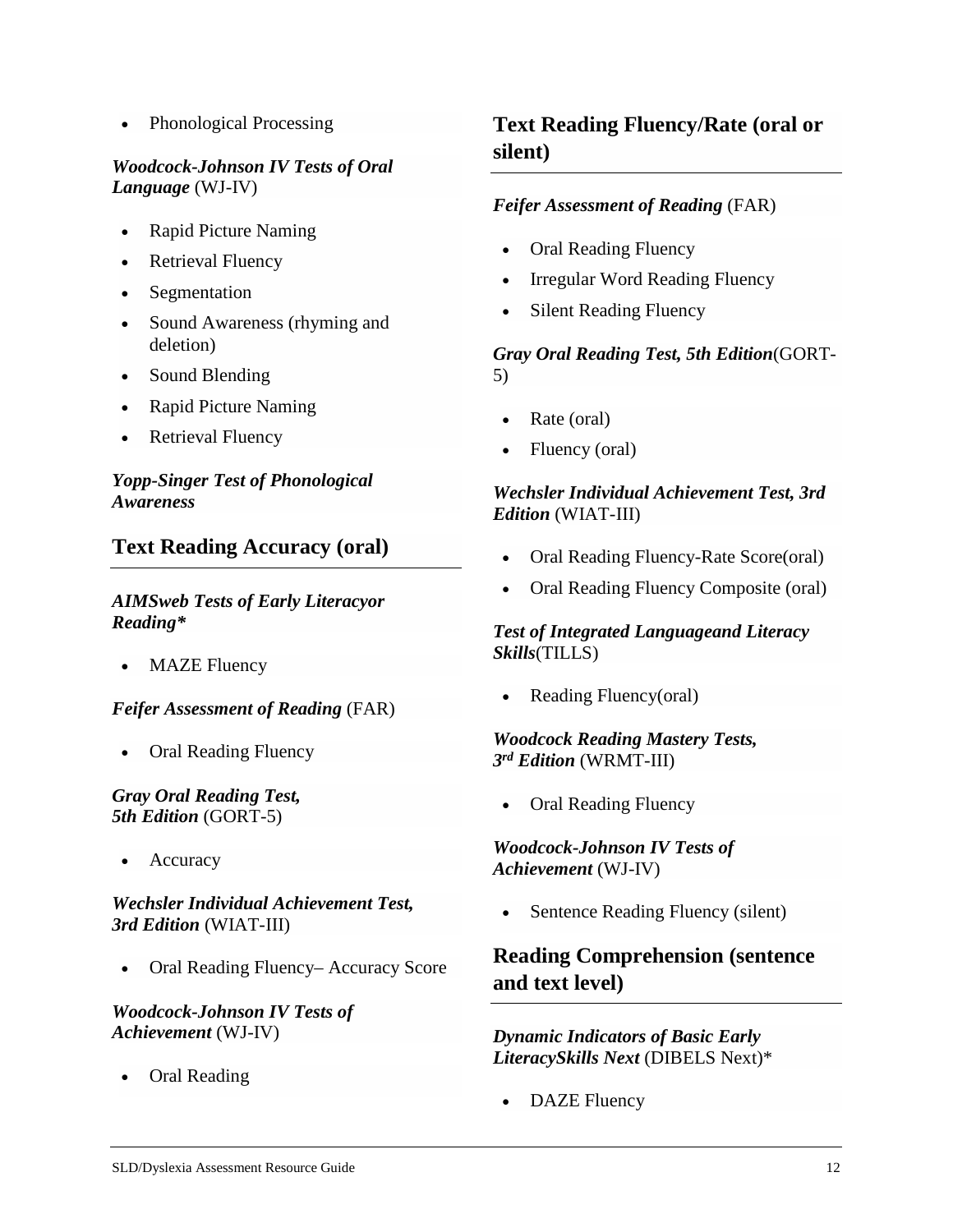#### *Feifer Assessment of Reading* (FAR)

**Silent Reading Comprehension** (comprehension score)

#### *Gray Diagnostic Reading Tests, 2nd Edition* (GDRT-2)

• Meaningful Reading

#### *Gray Oral Reading Test, 5th Edition* (GORT-5)

• Comprehension (passage reading and question answering)

#### *Gray Silent Reading Tests, 2nd Edition* (GSRT-2)

#### *Kaufman Test of Educational Achievement, 3rd Edition* (KTEA-3)

- Reading Comprehension (match word to picture/passage reading and questionanswering)
- Reading Comprehension (passage reading and questionanswering)

#### *Oral and Written Language Scales, 2nd Edition* (OWLS-II)

• Reading Comprehension

#### *Test of Early Reading Ability, 4th Edition* (TERA-4)

• Meaning

#### *Test of Integrated Languageand Literacy Skills*(TILLS)

• Reading Comprehension

*Test of Reading Comprehension, 4th Edition* (TORC-4)

#### *Woodcock-Johnson III Diagnostic Reading Battery* (WJ III-DRB)

Passage Comprehension

#### *Woodcock-Johnson IV Tests of Achievement* (WJ-IV)

Passage Comprehension

## **Oral Language – Receptive Vocabulary and Morphology**

#### *Comprehensive Assessment of Spoken Language,* 2nd Edition (CASL-2)

- Receptive Vocabulary
- Synonyms
- Grammatical Morphemes

#### *Comprehensive Receptive and Expressive Vocabulary Test,* 3rd Edition (CREVT-3)

Receptive Vocabulary

*Gray Diagnostic Reading Tests,* 2nd Edition (GDRT-2)

Listening Vocabulary

*Montgomery Assessment of Vocabulary Acquisition* (MAVA)

*Peabody PictureVocabulary Test, 4th Edition* (PPVT-4)

*Receptive One-Word Picture Vocabulary Test, 4th Edition* (ROWPVT-4)

*Test for Auditory Comprehension of Language, 4th Edition* (TACL-4)

- Grammatical Morphemes
- Vocabulary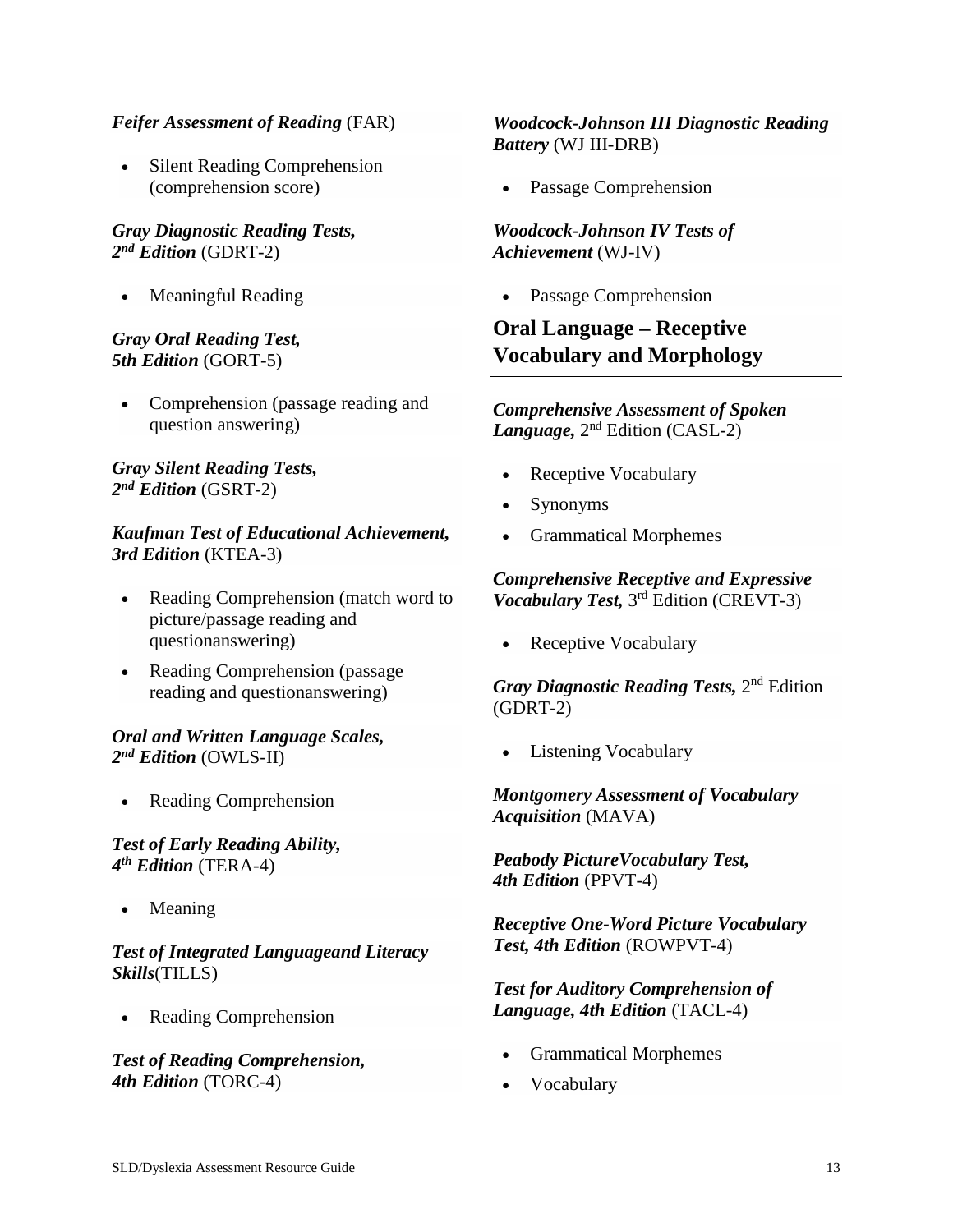#### *Wechsler Individual Achievement Test, 3rd Edition* (WIAT-III)

• Receptive Vocabulary

## **Oral Language – Expressive Vocabulary and Morphology**

#### *Comprehensive Assessment of Spoken Language,* 2nd Edition (CASL-2)

- Antonyms
- **Expressive Vocabulary**
- Grammatical Morphemes
- Grammaticality Judgment

*Comprehensive Receptive and Expressive Vocabulary Test,* 3rd Edition (CREVT-3)

• Expressive Vocabulary

*Expressive One-Word Picture Vocabulary Test, 4th Edition* (EOWPVT-4)

*Expressive Vocabulary Test, 2nd Edition (EVT-2)*

#### *Feifer Assessment of Reading* (FAR)

Semantic Concepts (synonyms and antonyms)

*Language Processing Test, Elementary* (LPT)

*Montgomery Assessment of Vocabulary Acquisition* (MAVA)

*The Word Test – Elementary, 3rd Edition The Word Test – Adolescent, 2nd Edition*

*Wechsler Individual Achievement Test, 3rd Edition* (WIAT-III)

• Expressive Vocabulary

#### *Test of Integrated Languageand Literacy Skills* (TILLS)

• Vocabulary Awareness

#### *Woodcock Reading Mastery Tests, 3rd Edition* (WRMT-III)

• Word Comprehension

#### *Woodcock-Johnson III Diagnostic Reading Battery (WJ III-DRB)*

• *Oral Vocabulary*

#### *Woodcock-Johnson IV Tests of CognitiveAbilities* (WJ-IV)

Oral Vocabulary

*Woodcock-Johnson IV Tests of Oral Language* (WJ-IV)

Picture Vocabulary

## **Oral Language – Broad Comprehension Skills (sentence and text-level)**

*Clinical Evaluation of Language Fundamentals, 5th Edition* (CELF-5)

• Receptive Language Composite (varied formats)

*Clinical Evaluation of Language Fundamentals, 5th Edition, Metalinguistics* (CELF-5 Metalinguistics)

*Comprehensive Assessment of Spoken Language,* 2nd Edition (CASL-2)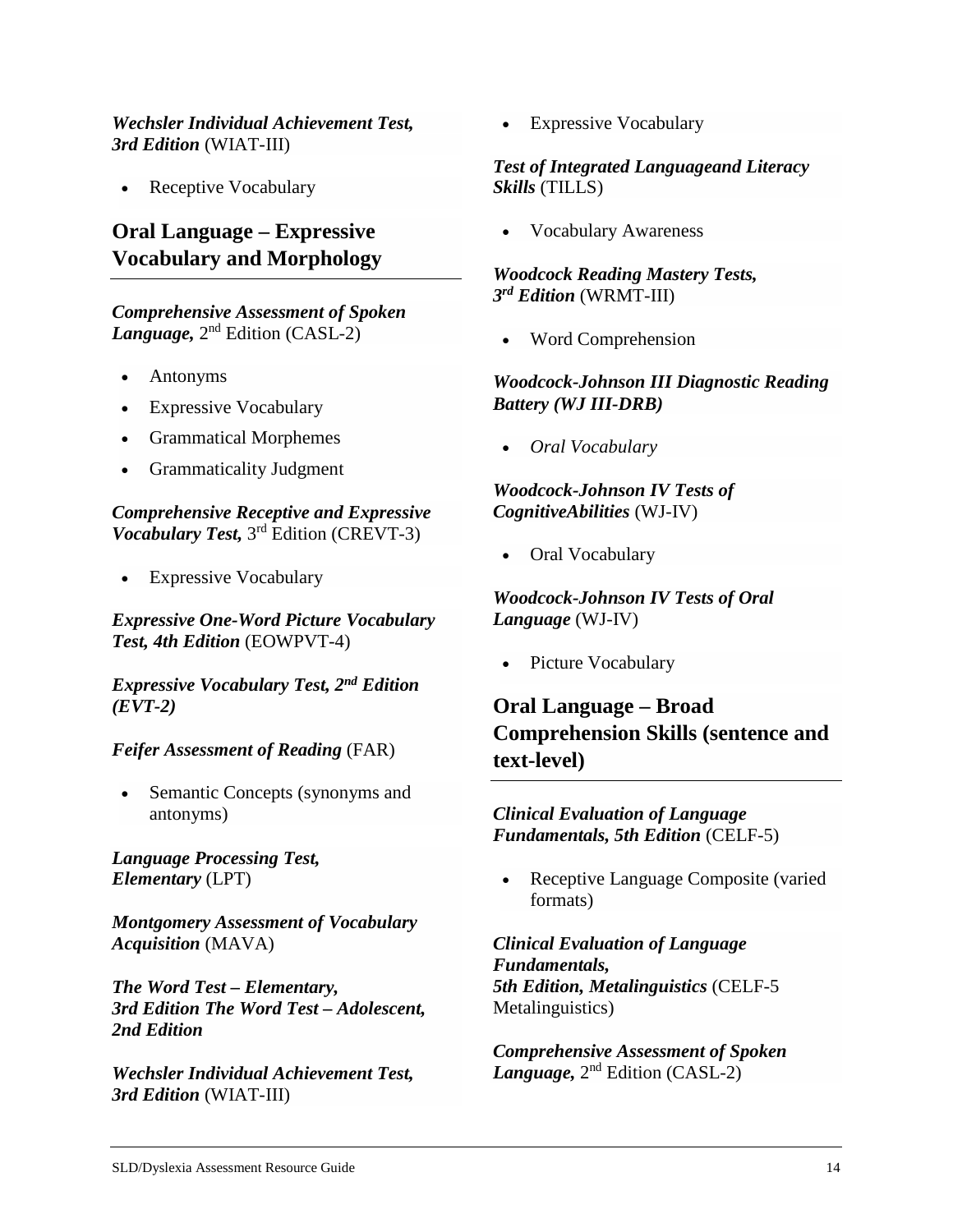• Sentence Comprehension

#### *Kaufman Test of Educational Achievement, 3rd Edition* (KTEA-3)

**Listening Comprehension** 

#### *Oral and Written Language Scales, 2nd Edition* (OWLS-II)

• Listening Comprehension

*Test of Adolescent and Adult Language, 4th Edition* (TOAL-4)

*Test of Early Language Development, 4th Edition* (TELD-3)

*Test of Integrated Languageand Literacy Skills*(TILLS)

• Listening Comprehension

*Test of Language Development - Primary, 4th Edition* (TOLD-4)

**Listening Composite** 

*Test of Language Development - Intermediate, 4th Edition* (TOLD-I-4)

*Test of Narrative Language, 2nd Edition* (TNL-2)

*Test for Auditory Comprehension of Language, 4th Edition* (TACL-4)

• Elaborated Phrasesand Sentences

*The Listening Comprehension Test, 2nd Edition The Listening Comprehension Test, Adolescent WechslerIndividual Achievement Test, 3rd Edition* (WIAT-III)

- Oral Discourse
- **Comprehension**

*Wide Range Achievement Test, 4th Edition* (WRAT-4)

Sentence Comprehension

*Woodcock Reading Mastery Tests, 3rd Edition* (WRMT-III)

**Listening Comprehension** 

#### *Woodcock-Johnson III Diagnostic Reading Battery* (WJ III-DRB)

**Listening Comprehension** 

#### *Woodcock-Johnson IV Tests of Achievement* (WJ-IV)

• Oral Comprehension (cloze)

#### *Woodcock-Johnson IV Tests of Oral Language*

- Oral Comprehension
- Understanding Directions

## **Oral Language – Broad Expressive Skills (sentence and text-level)**

#### *Clinical Evaluation of Language Fundamentals, 5th Edition* (CELF-5)

• Expressive Language Composite (varied formats)

*Clinical Evaluation of Language Fundamentals, 5th Edition, Metalinguistics* (CELF-5 Metalinguistics)

*Comprehensive Assessment of Spoken Language,* 2nd Edition (CASL-2)

- Double Meaning
- Idiomatic Language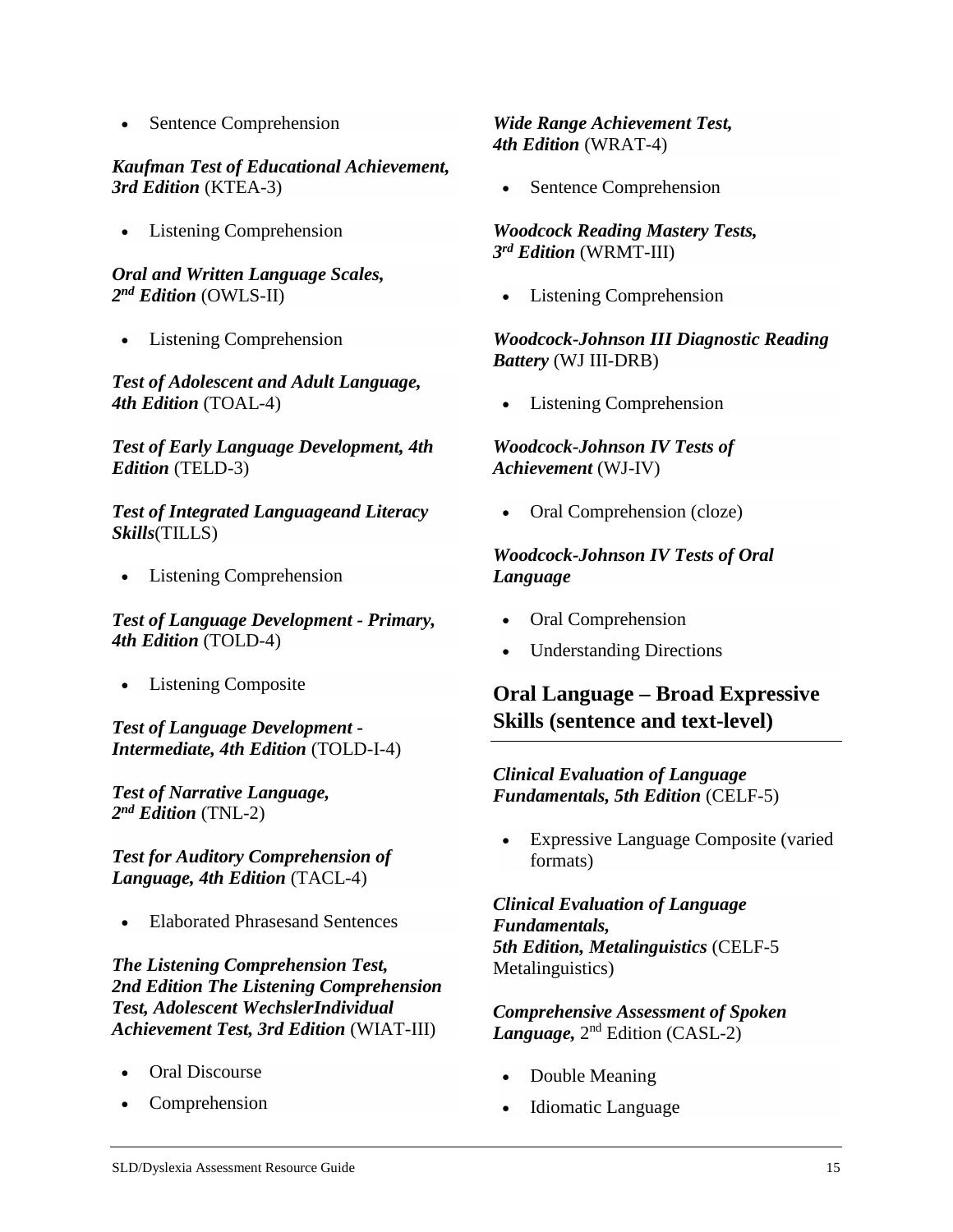- Inference
- Meaning from Context
- Nonliteral Language
- Sentence Expression

#### *Language Processing Test, Elementary, 3rd Edition* (LPT-3)

#### *Oral and Written Language Scales, 2nd Edition* (OWLS-II)

• Oral Expression

#### *Test of Adolescent and Adult Language, 4th Edition* (TOAL-4)

#### *Test of Early LanguageDevelopment, 4th Edition* (TELD-3)

#### *Test of Integrated Languageand Literacy Skills*(TILLS)

- **Story Retelling**
- Delayed Story Retelling

#### *Test of Language Competence, Expanded Edition* (TLC-E)

- Ambiguous Sentences
- Figurative Language
- Listening Comprehension: Making **Inferences**

#### *Test of Language Development - Primary, 4th Edition* (TOLD-4)

• Speaking Composite

#### *Test of Language Development - Intermediate, 4th Edition* (TOLD-I-4)

#### *Test of Narrative Language, 2nd Edition* (TNL-2)

#### *The Expressive Language Test, 2ndEdition*

#### *Woodcock-Johnson IV Tests of CognitiveAbilities* (WJ-IV)

Story Recall

#### *Woodcock-Johnson IV Tests of Oral Language*

Sentence Repetition

## **Oral Language – Pragmatics**

#### *Clinical Evaluation of Language Fundamentals, 5th Edition* (CELF-5)

- Pragmatics Profile
- Pragmatics Activity Checklist

*Clinical Evaluation of Language Fundamentals, 5th Edition, Metalinguistics* (CELF-5 Metalinguistics)

*Comprehensive Assessment of Spoken Language,* 2nd Edition (CASL-2)

**Pragmatics** 

*Test of Integrated Languageand Literacy Skills*(TILLS)

• Social Communication

*Social LanguageDevelopment Test – Elementary Social Language Development Test - Adolescent*

*Test of Language Competence, Expanded Edition* (TLC-E)

• Oral Expression: Recreating Speech Acts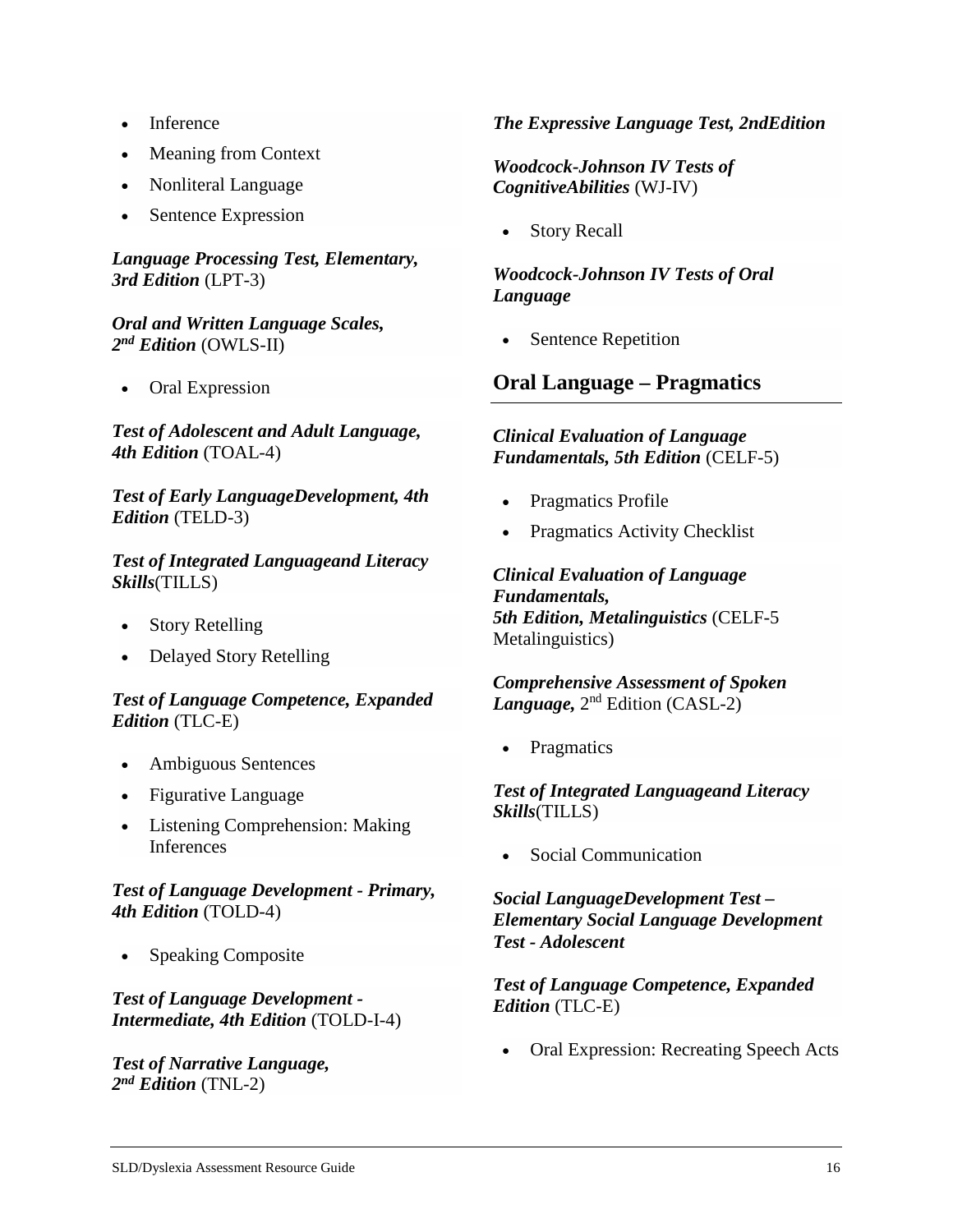*Test of PragmaticLanguage, 2nd Edition* (TOPL-2)

## **Spelling**

*Gallistel-Ellis Test of CodingSkills*

*Kaufman Test of Educational Achievement, 3rd Edition* (KTEA-3)

• Spelling

*Test of Integrated Languageand Literacy Skills*(TILLS)

• Nonword Spelling

*Test of Written Language,4th Edition* (TOWL-4)

**Spelling** 

*Test of Written Spelling, 5th Edition (TWS-5)*

*Wechsler Individual Achievement Test, 3rd Edition* (WIAT-III)

• Spelling

*Wide Range Achievement Test, 4th Edition* (WRAT-4)

**Spelling** 

*Word Identification and SpellingTest* (WIST)

• Spelling

*Woodcock-Johnson IV Tests of Achievement* (WJ-IV)

**Spelling** 

#### **Written Expression**

*Kaufman Test of Educational Achievement, 3rd Edition* (KTEA-3)

• Written Expression

*Oral and Written Language Scales, 2nd Edition* (OWLS-II)

• Written Expression

*Test of Early Written Language, 3rd Edition*(TEWL-3)

*Test of Written Language,4th Edition* (TOWL-4)

*Wechsler Individual Achievement Test, 3rd Edition* (WIAT-III)

• Written Language Subtests

*Woodcock-Johnson IV Tests of Achievement* (WJ-IV)

- Sentence Writing Fluency
- Writing Samples

\*Screening measures listed in this guide include research-based reading assessments identified by the Connecticut State Department of Education (CSDE) and published as the *[Approved Menu](https://authoring.ct.egov.com/-/media/SDE/Language-Arts/Approved_Menu_of_Research_based_K3_Universal_Reading_Assessments_March_2017.pdf)  [of Research-based Grades K-3 Universal Screening Reading Assessments](https://authoring.ct.egov.com/-/media/SDE/Language-Arts/Approved_Menu_of_Research_based_K3_Universal_Reading_Assessments_March_2017.pdf)*.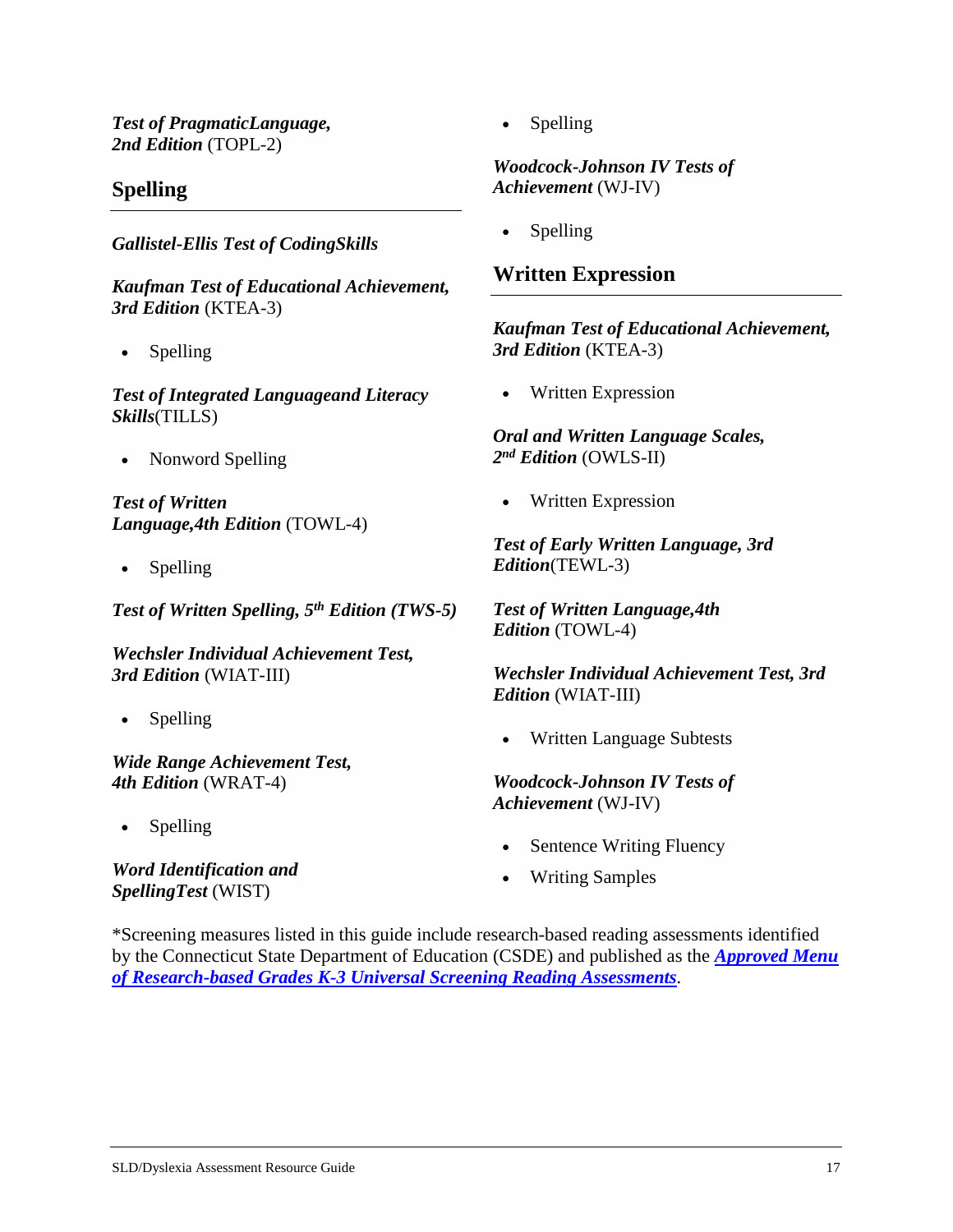## <span id="page-19-0"></span>**Appendix A: Glossary of Terms**

**Letter Recognition** - The ability to recognize and name written letters of the alphabet with ease and accuracy.

**Oral Language: Broad Comprehension (sentence and text level) -** The ability to understand the intended meaning of sentences or texts (e.g., stories).

**Oral Language: Broad Expressive Skills (sentence and text level) -** The ability to produce coherent language in sentences and texts (e.g., summaries, descriptions).

**Oral Language: Expressive Vocabulary** - The ability to produce or retrieve individual words.

**Oral Language: Pragmatics -** The ability to understand and use social communications skills appropriate for the context, the topic of conversation, and the culture of the speaker and listener.

**Oral Language: Receptive Vocabulary** - The ability to comprehend individual words.

**Phonological Processing -** The ability to give attention to and manipulate the sound structure of oral language, which can involve being able to focus on the individual sounds of words in sentences, syllables in multisyllabic words, or phonemes, the smallest linguistic unit of sound.

**Reading Comprehension: Sentence and Text Level -** The ability of readers to understand what they are reading as they are reading; a complex multi-dimensional process.

**Spelling -** The ability to translate spoken words into printed symbols in the correct sequence.

**Text Reading Accuracy (oral) -** The ability to orally read connected text accurately.

**Text Reading Fluency Rate (oral or silent) -** The ability to read connected texts quickly and accurately with a natural intonation.

**Word Decoding (pseudowords)** - Applying knowledge of letter-sound relationships and letter patterns to correctly read unfamiliar words, often assessed using nonsense words.

**Word Recognition (real words)** - The ease, automaticity, and accuracy with which a skilled reader is able to read individual words.

**Written Expression** - The ability to compose coherent sentences and text, including appropriate conventions such as correct spelling, grammar, and organization of ideas; a complex multidimensional process.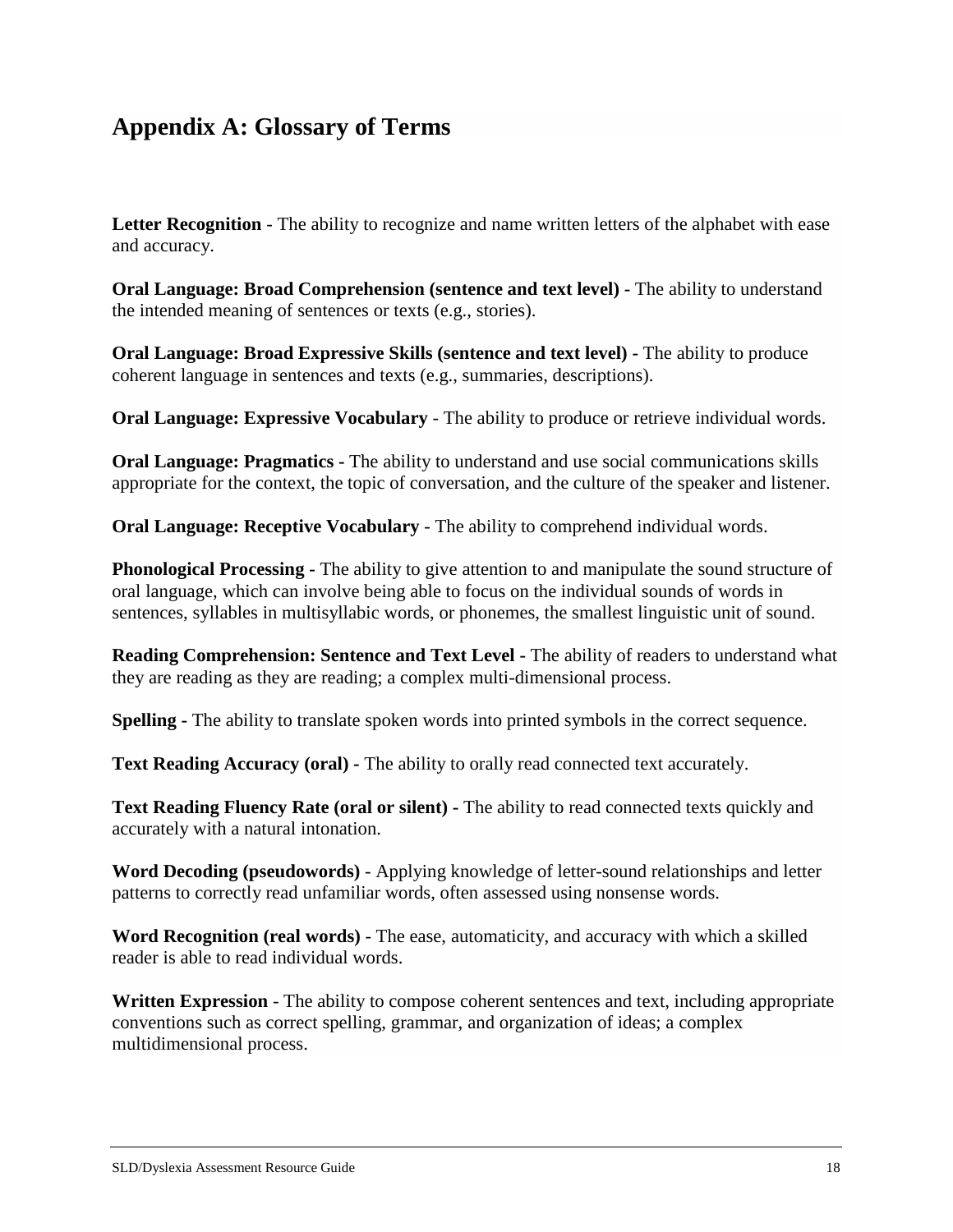## <span id="page-20-0"></span>**Appendix B: List of Assessments**

Select from the list below a screening measure or test listed in Connecticut's SLD/Dyslexia Assessment Resource Guide to access additional information from the publisher.

[AIMSweb Tests of Early Literacy or Reading](http://www.aimsweb.com/assessments/features/assessments/test-of-early-literacy)

[Clinical Evaluation of Language Fundamentals, 5th Edition](http://www.pearsonclinical.com/language/products/100000705/clinical-evaluation-of-language-fundamentals-fifth-edition-celf-5.html) [\(CELF-5\)](http://www.pearsonclinical.com/language/products/100000705/clinical-evaluation-of-language-fundamentals-fifth-edition-celf-5.html)

[Clinical Evaluation of Language Fundamentals, 5th Edition, Metalinguistics](http://www.pearsonclinical.com/language/products/100000783/clinical-evaluation-of-language-fundamentals-fifth-edition-metalinguistics-celf-5-metalinguistics.html#tab-details) [\(CELF-5](http://www.pearsonclinical.com/language/products/100000783/clinical-evaluation-of-language-fundamentals-fifth-edition-metalinguistics-celf-5-metalinguistics.html#tab-details)  [Metalinguistics\)](http://www.pearsonclinical.com/language/products/100000783/clinical-evaluation-of-language-fundamentals-fifth-edition-metalinguistics-celf-5-metalinguistics.html#tab-details)

[Comprehensive Assessment of Spoken Language, 2nd](https://www.wpspublish.com/store/p/3371/casl-2-comprehensive-assessment-of-spoken-language-second-edition) Edition (CASL-2)

[Comprehensive Receptive and Expressive Vocabulary Test, 3rd](http://www.proedinc.com/customer/productView.aspx?ID=5174) Edition (CREVT-3)

[Comprehensive Test of Phonological Processing, 2nd Edition](http://www.proedinc.com/customer/productView.aspx?ID=5187) [\(CTOPP-2\)](http://www.proedinc.com/customer/productView.aspx?ID=5187)

[Dynamic Indicators of Basic Early Literacy Skills, 6th Edition \(DIBELS\)](https://dibels.uoregon.edu/assessment/dibels)

[Dynamic Indicators of Basic Early Literacy Skills Next](https://dibels.uoregon.edu/market/assessment/dibels) [\(DIBELS Next\)](https://dibels.uoregon.edu/market/assessment/dibels)

[Dynamic Screening for Phonological Awareness](https://www.proedaust.com.au/dynamic-screening-for-phonological-awareness-dspa) [\(DSPA\)](https://www.proedaust.com.au/dynamic-screening-for-phonological-awareness-dspa)

[Expressive One-Word Picture Vocabulary Test, 4th Edition](http://www.proedinc.com/customer/productView.aspx?ID=2166) [\(EOWPVT-4\)](http://www.proedinc.com/customer/productView.aspx?ID=2166)

[Expressive Vocabulary Test, 2nd Edition](http://www.pearsonclinical.com/language/products/100000416/expressive-vocabulary-test-second-edition-evt-2.html) [\(EVT-2\)](http://www.pearsonclinical.com/language/products/100000416/expressive-vocabulary-test-second-edition-evt-2.html)

[Feifer Assessment of Reading \(FAR\)](http://www4.parinc.com/Products/Product.aspx?ProductID=FAR)

[Gallistel-Ellis Test of Coding Skills](http://www.montagepress.net/products-test-of-coding-skills.html)

[Gray Diagnostic Reading Tests, 2nd](http://www.proedinc.com/customer/productView.aspx?ID=3094) Edition (GDRT-2)

[Gray Oral Reading Test, 5th Edition](http://www4.parinc.com/products/Product.aspx?ProductID=GORT-5) [\(GORT-5\)](http://www4.parinc.com/products/Product.aspx?ProductID=GORT-5)

[Gray Silent Reading Tests, 2](http://www.proedinc.com/customer/productView.aspx?ID=3094)nd Edition (GSRT-2)

[Kaufman Test of Educational Achievement, 3rd Edition](http://www.pearsonclinical.com/education/products/100000777/kaufman-test-of-educational-achievement-third-edition-ktea-3.html) [\(KTEA-3\)](http://www.pearsonclinical.com/education/products/100000777/kaufman-test-of-educational-achievement-third-edition-ktea-3.html)

[Language Processing Test, Elementary, 3rd Edition](https://www.linguisystems.com/products/product/display?itemid=10360) [\(LPT-3\)](https://www.linguisystems.com/products/product/display?itemid=10360)

[Lindamood Auditory Conceptualization Test, 3rd Edition](http://www.proedinc.com/customer/productView.aspx?ID=967) [\(LAC-3\)](http://www.proedinc.com/customer/productView.aspx?ID=967)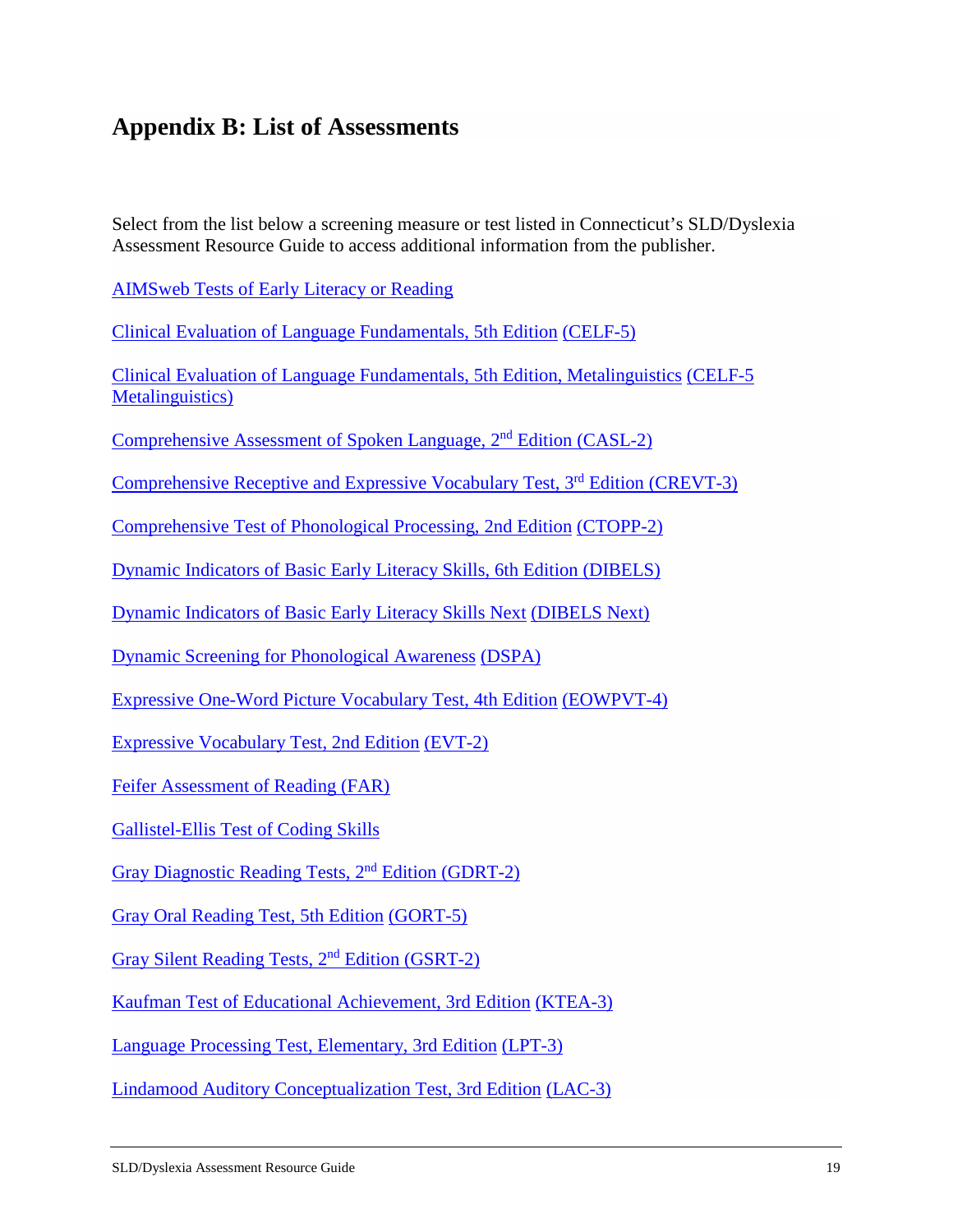[Montgomery Assessment of Vocabulary Acquisition](https://www.superduperinc.com/products/view.aspx?stid=479&.Vt3Ppk32Zy1) [\(MAVA\)](https://www.superduperinc.com/products/view.aspx?stid=479&.Vt3Ppk32Zy1)

Oral and Written [Language Scales, 2](http://www.pearsonclinical.com/language/products/100000293/owls-ii-lcoe-and-rcweoral-and-written-language-scales-second-edition-owls-ii.html)nd Edition (OWLS-II)

[Peabody Picture Vocabulary Test, 4th Edition](http://www.pearsonclinical.com/language/products/100000501/peabody-picture-vocabulary-test-fourth-edition-ppvt-4.html) [\(PPVT-4\)](http://www.pearsonclinical.com/language/products/100000501/peabody-picture-vocabulary-test-fourth-edition-ppvt-4.html)

[Phonological Awareness Test 2](https://www.linguisystems.com/products/product/display?itemid=10489) [\(PAT-2\)](https://www.linguisystems.com/products/product/display?itemid=10489)

[Rapid Automatized Naming](http://www.proedinc.com/customer/productView.aspx?ID=2706) [and Rapid Alternating Stimulus \(RAN/RAS\) Tests](http://www.proedinc.com/customer/productView.aspx?ID=2706)

[Receptive One-Word Picture Vocabulary Test, 4th Edition](http://www.pearsonclinical.com/language/products/100000338/expressive-and-receptive-one-word-picture-vocabulary-tests-fourth-edition-rowpvt-4-eowpvt-4.html) [\(ROWPVT-4\)](http://www.pearsonclinical.com/language/products/100000338/expressive-and-receptive-one-word-picture-vocabulary-tests-fourth-edition-rowpvt-4-eowpvt-4.html)

[Social Language Development Test –](https://www.superduperinc.com/products/view.aspx?stid=776&.WBCHY032YcA) Elementary

[Social Language Development Test –](https://www.linguisystems.com/products/product/display?itemid=10603) Adolescent

[Test of Adolescent and Adult Language, 4th Edition](https://www.linguisystems.com/products/product/display?itemid=10102) [\(TOAL\)](https://www.linguisystems.com/products/product/display?itemid=10102)

[Test of Auditory Processing , 3rd Edition](http://www.academictherapy.com/detailATP.tpl?eqskudatarq=8338-2) [\(TAPS-3\)](http://www.academictherapy.com/detailATP.tpl?eqskudatarq=8338-2)

[Test of Early Language Development, 4th Edition](http://www.proedinc.com/customer/productView.aspx?ID=1564) [\(TELD-4\)](http://www.proedinc.com/customer/productView.aspx?ID=1564)

[Test of Early Written Language, 3rd Edition](http://www.wpspublish.com/store/p/3028/test-of-early-written-language-third-edition-tewl-3) [\(TEWL-3\)](http://www.wpspublish.com/store/p/3028/test-of-early-written-language-third-edition-tewl-3)

[Test of Integrated Language and Literacy Skills](http://www.brookespublishing.com/resource-center/screening-and-assessment/tills/) [\(TILLS\)](http://www.brookespublishing.com/resource-center/screening-and-assessment/tills/)

[Test of Language Competence, Expanded Edition \(TLC-E\)](http://www.pearsonclinical.com/language/products/100000423/test-of-language-competence--expanded-edition-tlc-expanded.html#tab-details)

[Test of Language Development -](http://www.proedinc.com/customer/productView.aspx?ID=4229) Intermediate, 4th Edition [\(TOLD-I-4\)](http://www.proedinc.com/customer/productView.aspx?ID=4229)

[Test of Language Development -](http://www.proedinc.com/Customer/ProductView.aspx?ID=4233) Primary, 4th Edition [\(TOLD-4\)](http://www.proedinc.com/Customer/ProductView.aspx?ID=4233)

[Test of Narrative Language 2nd Edition \(TNL-2\)](https://www.linguisystems.com/products/product/display?itemid=10296)

[Test of Phonological Awareness, 2nd Edition \(TOPA-2+\)](https://www.linguisystems.com/products/product/display?itemid=10293)

[Test of Pragmatic Language, 2nd Edition](http://www.proedinc.com/customer/productView.aspx?ID=4169) [\(TOPL-2\)](http://www.proedinc.com/customer/productView.aspx?ID=4169)

[Test of Reading Comprehension, 4th Edition](http://www.proedinc.com/customer/productView.aspx?ID=4412) [\(TORC-4\)](http://www.proedinc.com/customer/productView.aspx?ID=4412)

[Test of Word Reading Efficiency, 2nd Edition](http://www.wpspublish.com/store/p/3061/test-of-word-reading-efficiency-second-edition-towre-2) [\(TOWRE-2\)](http://www.wpspublish.com/store/p/3061/test-of-word-reading-efficiency-second-edition-towre-2)

[Test of Written Language, 4th Edition](http://www.pearsonclinical.com/language/products/100000083/test-of-written-language-fourth-edition-towl-4.html) [\(TOWL-4\)](http://www.pearsonclinical.com/language/products/100000083/test-of-written-language-fourth-edition-towl-4.html)

[Test for Auditory Comprehension of Language, 4th Edition](https://www.linguisystems.com/products/product/display?itemid=10948) [\(TACL-4\)](https://www.linguisystems.com/products/product/display?itemid=10948)